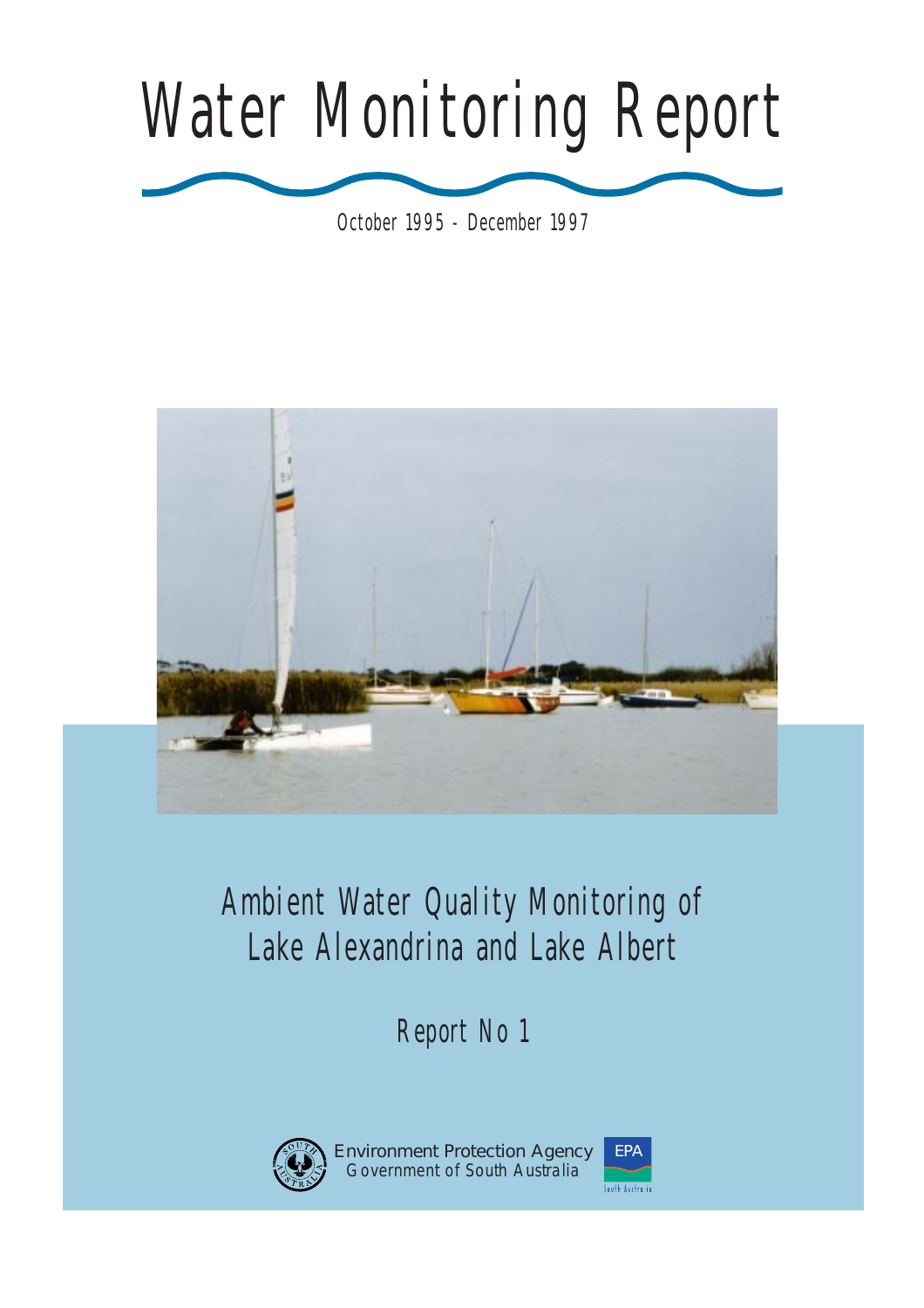**Cover photograph**: Yachts on Lake Alexandrina, Milang (photo H. Smyth)

**September 1998** 

#### **Document Production**

Environment Protection Agency Department for Environment, Heritage and Aboriginal Affairs GPO Box 2607 ADELAIDE SA 5001

| Telephone:           | 08 8204 2004 |
|----------------------|--------------|
| Facsimile:           | 08 8204 9393 |
| Free Call (country): | 1800 623 445 |

**ISSN 1328 - 9918**

© Copyright Environment Protection Agency

*Printed on recycled paper*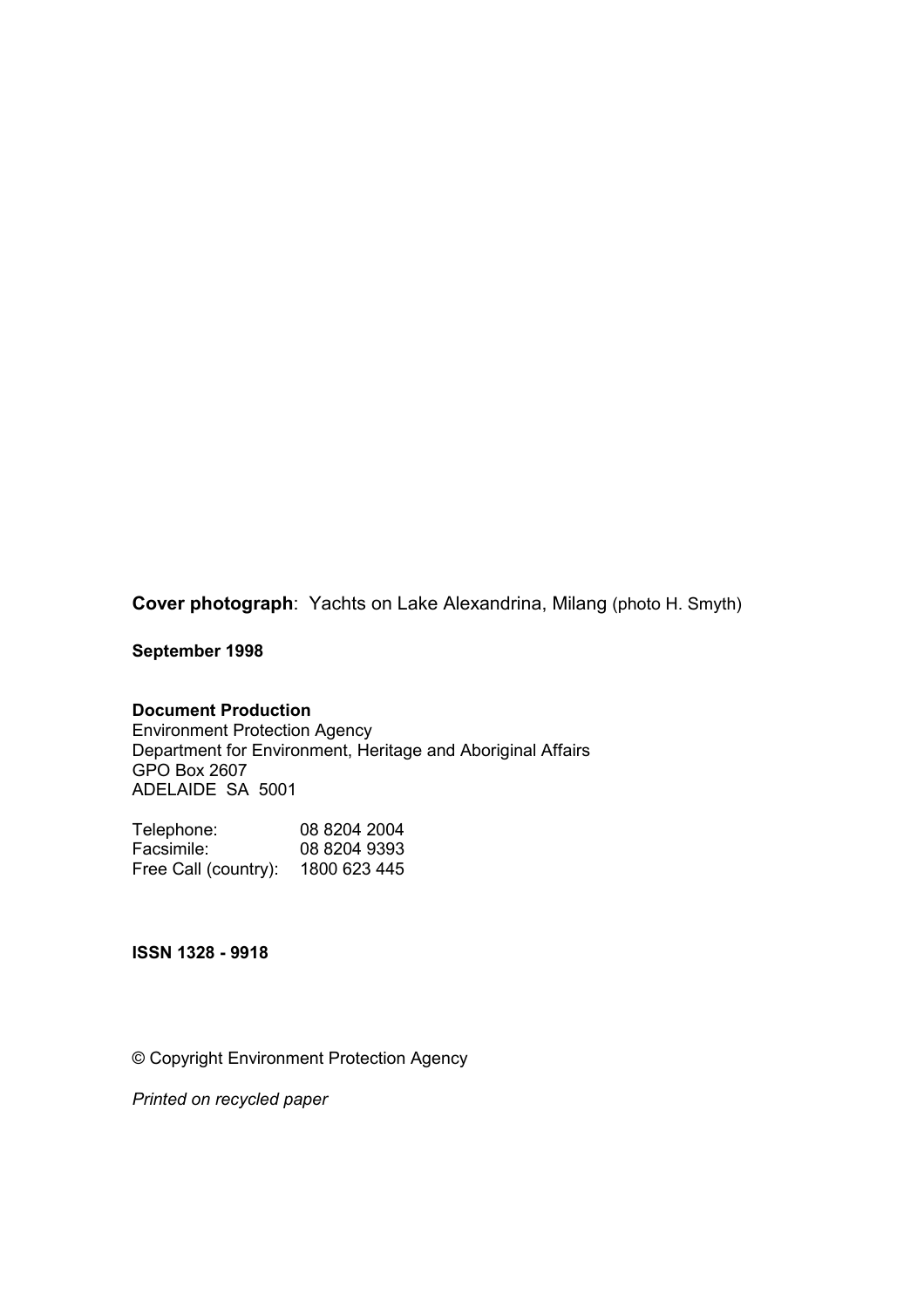## **SUMMARY**

The water quality of Lakes Alexandrina and Albert is poor, according to findings of the ambient water quality monitoring programme of the lakes.

These findings are based on samples taken at five sites on Lakes Alexandrina and three sites on Lake Albert between October 1995 and December 1997.

Samples are collected monthly and analysed for nutrients, heavy metals and major ions, and for water clarity and salinity.

The results of these analyses are then compared against national guidelines for each variable measured to designate if the quality is good, moderate or poor.

The water quality of the lakes is described as poor because of:

- high turbidity in Lake Alexandrina
- moderate nitrogen and phosphorus concentrations
- concentrations of heavy metals exceeding national guidelines for the protection of aquatic ecosystems at some sites
- salinity exceeding the guidelines for good quality drinking water at some sites.

Lake Albert is more saline but less turbid than Lake Alexandrina and has higher concentrations of some dissolved salts. Lake Alexandrina had higher concentrations of some heavy metals and of total phosphorus.

Future surveys will measure chlorophyll and algal concentrations to assess the frequency of cyanobacterial blooms.

Initiatives to reduce the level of pollutants entering the River Murray and Lake Alexandrina include:

- an **Environment Protection (Water Quality) Policy** that aims to prevent point source effluent discharge and reduce diffuse agricultural sources such as runoff and soil erosion
- **Codes of Practice** for specific industries, such as dairies, that address management methods of reducing runoff, and for urban areas to reduce point source pollution from streets and industrial site runoff
- initiatives by the Murray–Darling Basin Commission to reduce nutrient and salt inputs from the catchment
- a water catchment management board for the River Murray with measures to improve water quality.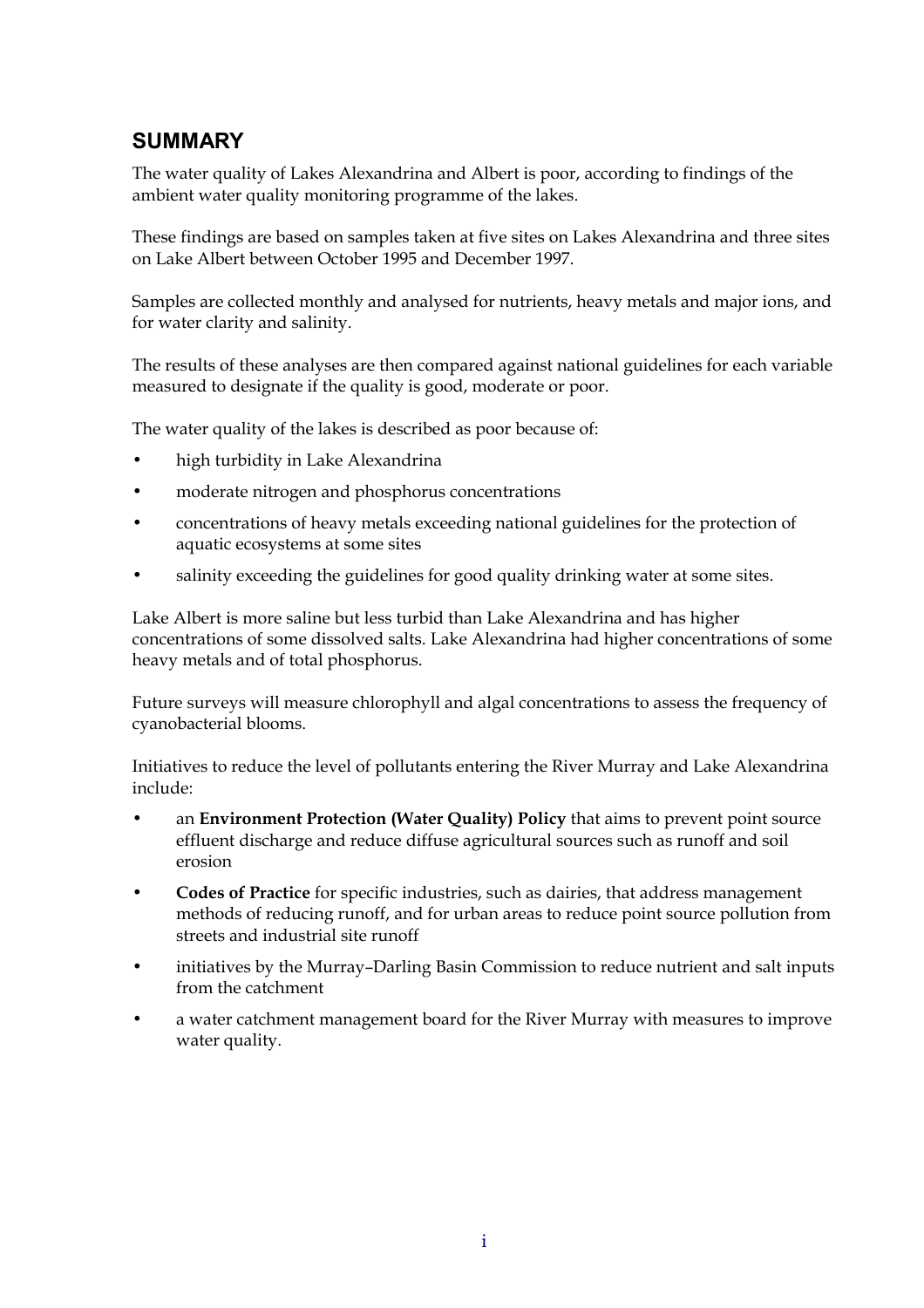## **CONTENTS**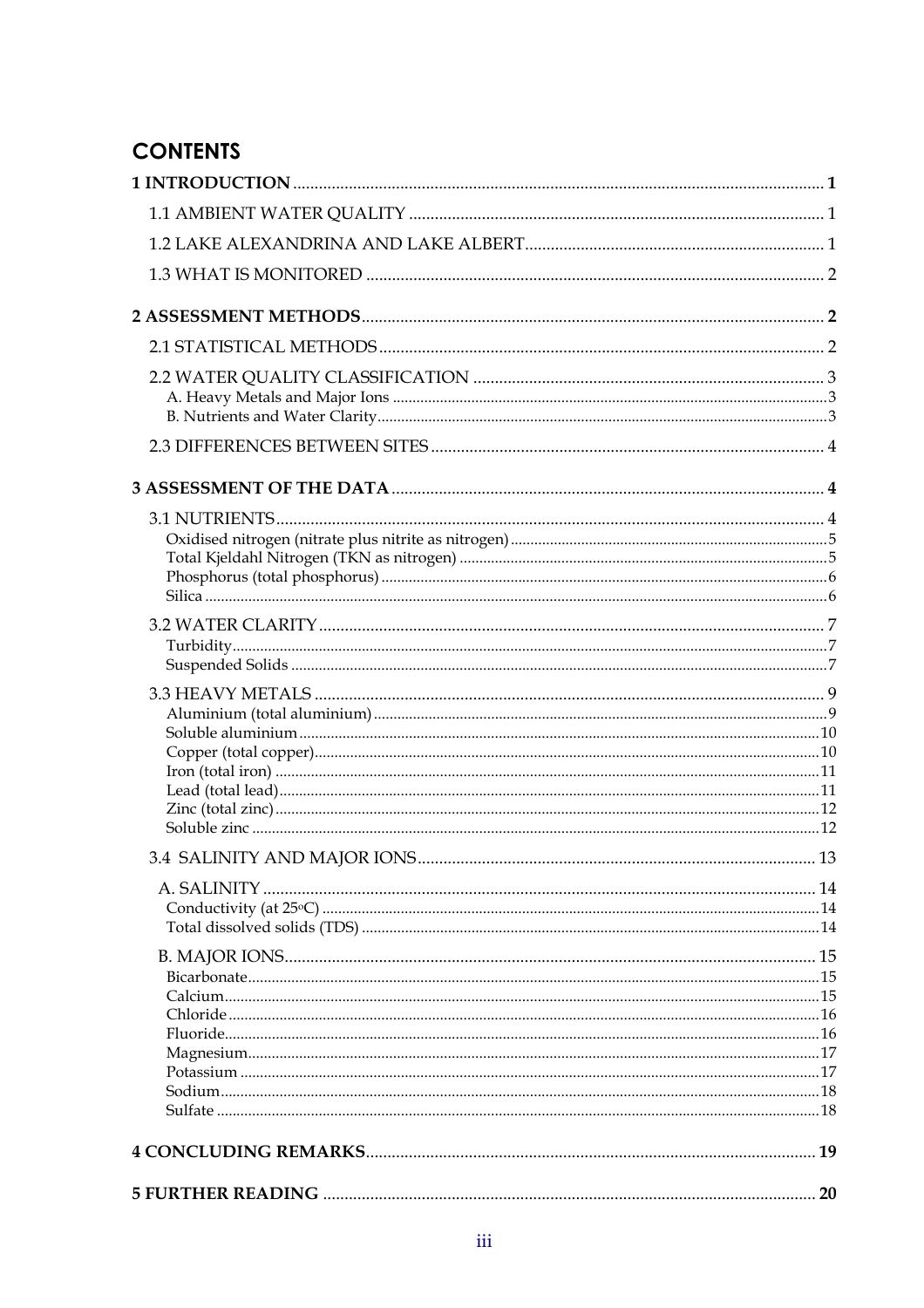Figure 1

## Ambient Water Quality Monitoring Sites Lake Alexandrina and Lake Albert



#### **Monitoring Sites**

**River and stream discharge points into Lake Alexandrina**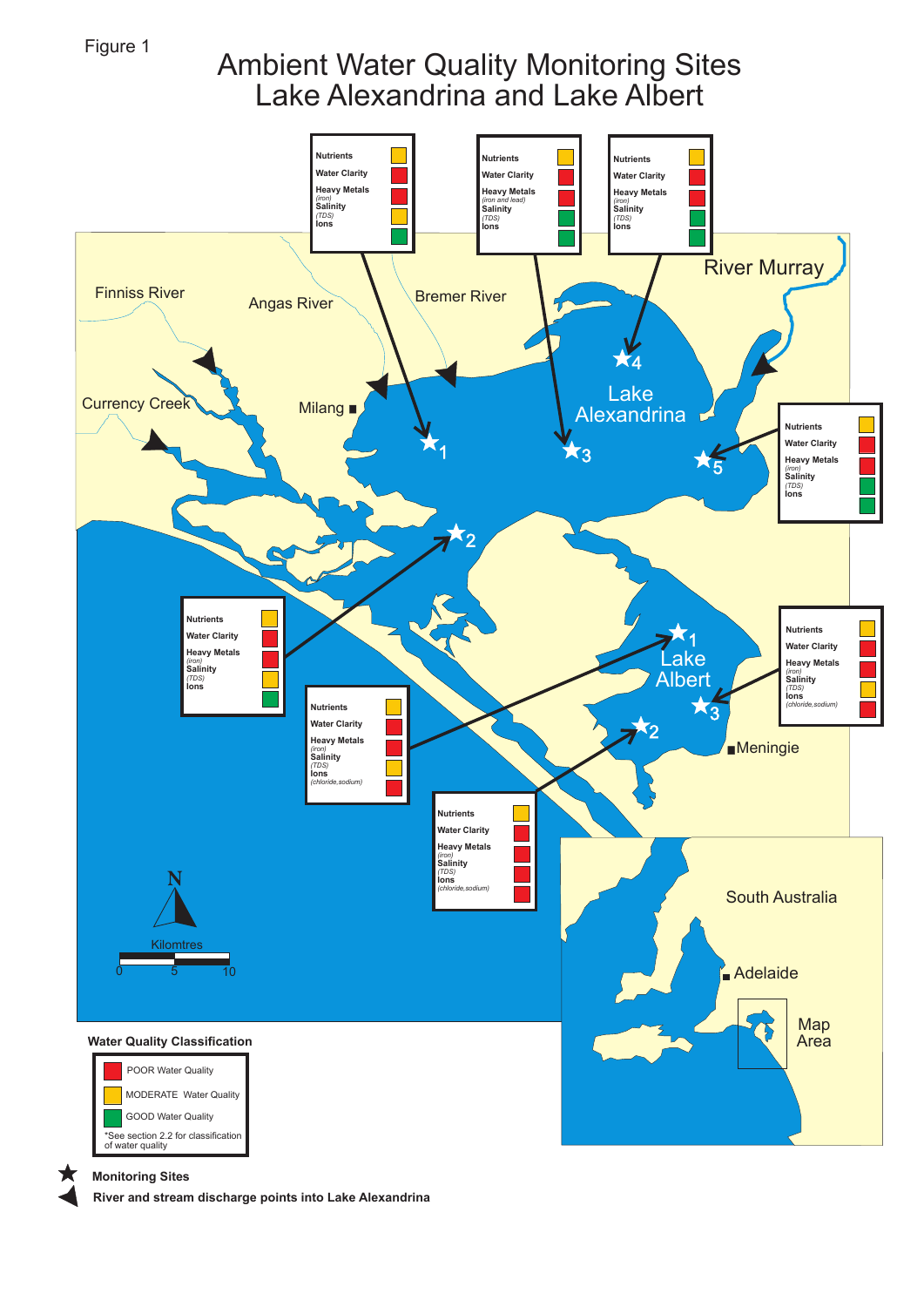## <span id="page-5-0"></span>**1 INTRODUCTION**

The Environment Protection Agency is undertaking an ambient water quality monitoring programme designed to provide a long term assessment of water quality in Lake Alexandrina and Lake Albert.

The programme began in October 1995, and each month samples are taken and analysed from eight sites; five on Lake Alexandrina and three on Lake Albert. The sites and characteristics chosen are based on environmental issues for the lakes. This report summarises the preliminary results of the programme.

The objectives of the ambient monitoring programme are to:

- provide a qualitative and quantitative assessment of water quality in Lake Alexandrina and Lake Albert
- determine statistically significant changes or trends in the key characteristics of water quality
- provide data to assess the long term ecologically sustainable development of the two lakes.

#### **1.1 AMBIENT WATER QUALITY**

Ambient water quality refers to the overall quality of waterbodies and indicates the quality of water when all the effects that may impact upon quality are considered rather than just the effects of particular discharges. The results in this report are indicative of water quality over the period from October 1995 to December 1997.

#### **1.2 LAKE ALEXANDRINA AND LAKE ALBERT**

Lake Alexandrina (figure 1) is the largest reservoir of freshwater in South Australia and is important from ecological, recreational, agricultural and economic viewpoints. Agricultural industry and townships based along the lakes' edges extract water for a wide variety of purposes.

The lakes were formally an estuarine system but since the construction of barrages at the River Murray mouth in 1940, seawater has been excluded and the lakes now receive water and sediment primarily from the Murray (Geddes 1988).

Both lakes, and particularly Lake Alexandrina, are shallow, well mixed by prevailing winds, and are relatively turbid and saline. Under favourable conditions, nutrient inputs promote blooms of non-toxic algae *Planctonema lauterbornei* and microcrustaceans such as *Daphnia*  species (Geddes 1984a,b).

Blooms of toxic *Nodularia* and *Anabaena* species (cyanobacteria) occur regularly on the lake for substantial periods and the water is often unusable during this time. Blooms are linked to the availability of nutrients, particularly nitrogen and phosphorus, and favourable weather conditions. Blooms and their toxic effects were first described in the late nineteenth century (Francis 1878) and have continued to be commonly reported (Codd et al 1994). Algal blooms probably occurred before European settlement but their frequency and severity may be increasing because of the effects of human activities.

At times the salinity of the lake increases substantially due to flow and high salinity conditions in the River Murray, evaporation from the lake and intrusion of seawater in the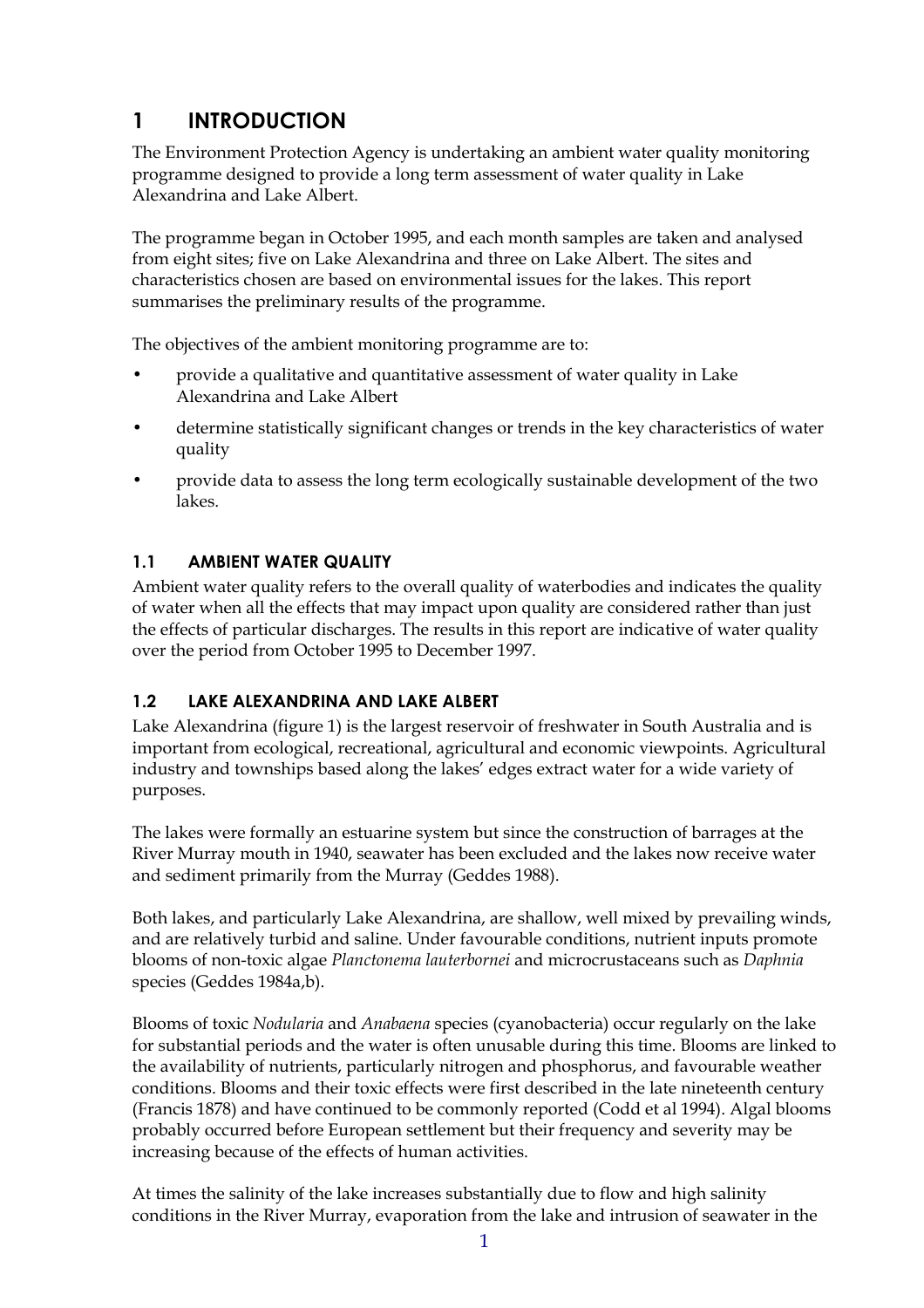<span id="page-6-0"></span>vicinity of the barrages. High salinity can diminish the beneficial uses of the lake water, including its use as a potable water supply.

The River Murray has the greatest effect on water quality in the lakes and provides the biggest contribution to sediment, nutrients and salt loads. The Bremer, Angas, Currency and Finniss rivers all discharge into the lake but their influence away from the point of discharge is probably minor.

The environmental values for the lakes are therefore protection of water quality:

- to support the aquatic ecosystem
- for recreation and aesthetic uses
- for potable and agricultural uses of the water.

#### **1.3 WHAT IS MONITORED**

Water quality monitoring is carried out regularly by SA Water at the intake to the Milang water supply for algal numbers and physical and chemical characteristics. This is the only other routine monitoring currently being carried out on the lake, however data from earlier studies (Mackay et al 1988 and Steffenson 1995) are available.

Characteristics monitored in the programme are:

- nutrients (total Kjeldahl nitrogen (TKN), total phosphorus, ammonia, oxidised nitrogen and silica)
- heavy metals (lead, zinc, copper, mercury, cadmium, iron and aluminium)
- water clarity (turbidity) and salinity (total dissolved solids and conductivity)
- major ions (chloride, fluoride, sulfate, calcium, magnesium, potassium, sodium and bicarbonate).

The characteristics measured in the ambient monitoring programme are based on the water quality requirements to support the designated environmental and drinking water values as contained in the Australian Guidelines for Fresh and Marine Waters (ANZECC 1992) and the Australian Drinking Water Guidelines (NHMRC and ARMCANZ 1996).

## **2 ASSESSMENT METHODS**

#### **2.1 STATISTICAL METHODS**

The purpose of a monitoring programme is to assess the continuing water quality of the whole system by taking occasional, small and representative samples. It is clearly an uncertain process and if the data are to represent the true situation, the degree of uncertainty must be quantified. Some relatively simple statistical procedures can be used to assist in this understanding, including the use of confidence intervals (a known degree of confidence that the interval covers the true value) and control charts.

Tables of values listed in this report quote the mean, the 95% confidence intervals for the mean and the standard deviation. Other statistical parameters used are the median, and the 90th and 10th percentiles. The percentiles are used in lieu of a maximum and minimum to indicate the range, whereas the standard deviation indicates the spread of the data from the mean. The 90<sup>th</sup> percentile and the median (the 50<sup>th</sup> percentile) are used to determine broad water quality classifications.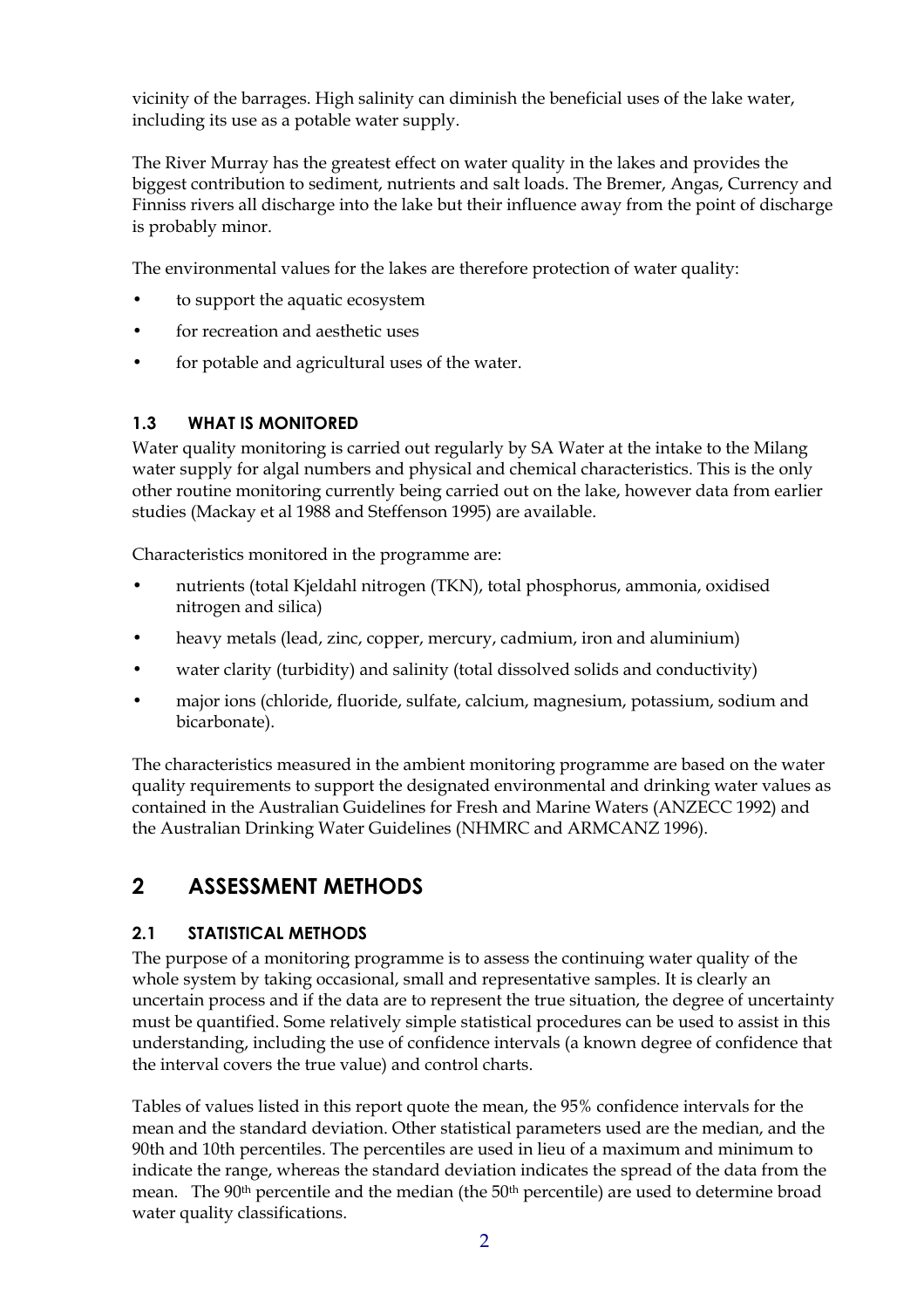#### <span id="page-7-0"></span>**2.2 WATER QUALITY CLASSIFICATION**

It is useful to broadly classify the water quality at each site as good, moderate or poor. As there are no accepted national criteria that can be used for such classifications, the following criteria have been developed based on the percentage of time that the water quality conditions exceed the national guidelines — Australian Water Quality Guidelines for Fresh and Marine Waters (ANZECC 1992), or the Australian Drinking Water Guidelines (NHMRC and ARMCANZ 1996) — or other criteria. It is recognised that the classifications used are somewhat arbitrary but they do provide a useful and relatively simple means of broadly classifying the water quality.

#### **A. Heavy Metals and Major Ions**

- GOOD: 90th percentile is less than or equal to a criterion. (The water quality is less than a criterion most of the time. This means that, for samples taken monthly, if more than one measurement in a year exceeds the criterion then the water quality would not be classified as good).
- MODERATE: 90th percentile greater than a criterion but median is less than this criterion.
- • POOR: Median is greater than or equal to a criterion **OR** any single measurement is more than 10 times this criterion. (The water quality exceeds a criterion more than 50% of the time or a single measurement is at the concentration where acute toxic effects may be observed in some organisms).

#### **B. Nutrients and Water Clarity**

There are no specific national guidelines for nutrients in freshwaters, only range concentrations indicative of freshwaters (ANZECC 1992). Table 1 describes a broad classification for nutrients in Lake Alexandrina and Albert based on:

- Criteria used in the ambient water quality monitoring of Port River and metropolitan bathing waters (Environment Protection Authority 1997a,b)
- range criteria for freshwaters (ANZECC 1992).

The 90<sup>th</sup> percentile of the measurements is used to determine the appropriate classification.

Table 1 Criteria used to broadly classify water quality for nutrients and turbidity.

|                               | <b>TKN-N</b><br>(mg/L) | <b>Oxidised</b><br>nitrogen<br>(mg/L) | <b>Total</b><br>phosphorus<br>(mg/L) | <b>TDS</b><br>(mg/L)<br>(NHMRC 1992) | <b>Suspended</b><br><b>Solids</b> (mg/L)<br>(ANZECC 1997) | <b>Turbidity</b><br>(NTU) |
|-------------------------------|------------------------|---------------------------------------|--------------------------------------|--------------------------------------|-----------------------------------------------------------|---------------------------|
| GOOD:<br>$\bullet$            | < 1.0                  | < 0.1                                 | < 0.1                                | $500$                                | <5                                                        | $20$                      |
| <b>MODERATE:</b><br>$\bullet$ | $1.0 - 10.0$           | $0.1 - 1.0$                           | $0.1 - 1.0$                          | 500-1000                             | $5 - 30$                                                  | $20 - 50$                 |
| POOR:<br>$\bullet$            | >10.0                  | >1.0                                  | >1.0                                 | >1000                                | >30                                                       | >50                       |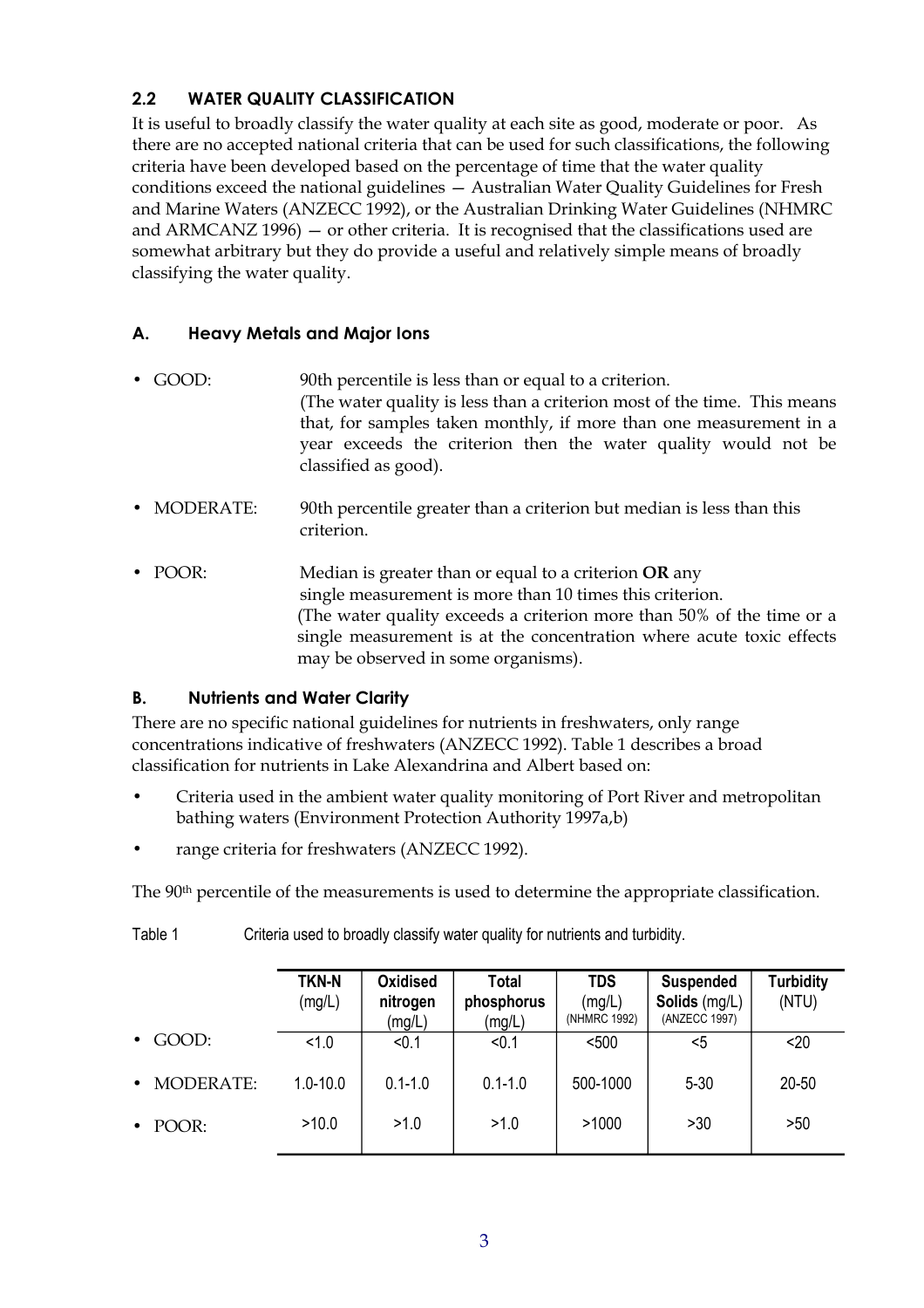#### <span id="page-8-0"></span>**2.3 DIFFERENCES BETWEEN SITES**

It is important to determine whether there are statistically significant differences between monitoring sites. The variation in some data can be substantial but may not be significant from a statistical viewpoint. One-way analysis of variance and the post hoc Tukeys pairwise comparison were used to test for differences at the 5% level of significance (P=0.05). At this level there is a probability of only 1 in 20 that a difference in means could have arisen by chance.

## **3 ASSESSMENT OF THE DATA**

Figure 1 shows the location of monitoring sites and summarises the water quality conditions in the two lakes.

## **3.1 NUTRIENTS**

Nutrients, such as oxidised nitrogen, phosphorus and silica are essential for plant growth. In excess however, they can encourage nuisance growths of algae, and on occasions, toxic cyanobacteria.

TKN is a measure of the organically bound nitrogen and includes both dissolved and particulate forms. Oxidised nitrogen is a soluble form of nitrogen. Total phosphorus includes both dissolved and particulate forms of phosphorus. Silica is of particular importance to diatoms (a class of algae) which use silica to build siliceous cases around themselves.

#### Sources

The major natural source of nitrogen and phosphorus into the lakes is runoff of nutrients from catchments into streams that eventually discharge into the lakes. Other sources include agricultural land runoff containing soil and fertilisers, urban stormwater and wastewater, and irrigation drainage.

#### Impacts

Excessive nutrients, combined with favourable weather conditions, can cause algal blooms. Cyanobacterial blooms can produce toxins and odours that render waters unfit for use by humans and animals. *Nodularia spumigena*, for instance, produces hepatotoxins which can cause damage to the liver. *Anabaena circinalis* may release neurotoxins, which can cause a number of effects including muscular tremor, and in extreme cases, convulsions and respiratory failure.

A cyanobacterial bloom is often characterised by a thick green paint like scum that forms on the water surface at the lake edge. Some toxins bio-degrade after three or four weeks; others persist for months. Although people are rarely poisoned by these blooms, stock losses have been substantial from stock drinking lake water containing toxins (Codd et al 1994, 1989; Carmichael 1994; Hallegraeff 1993; Cullen 1986).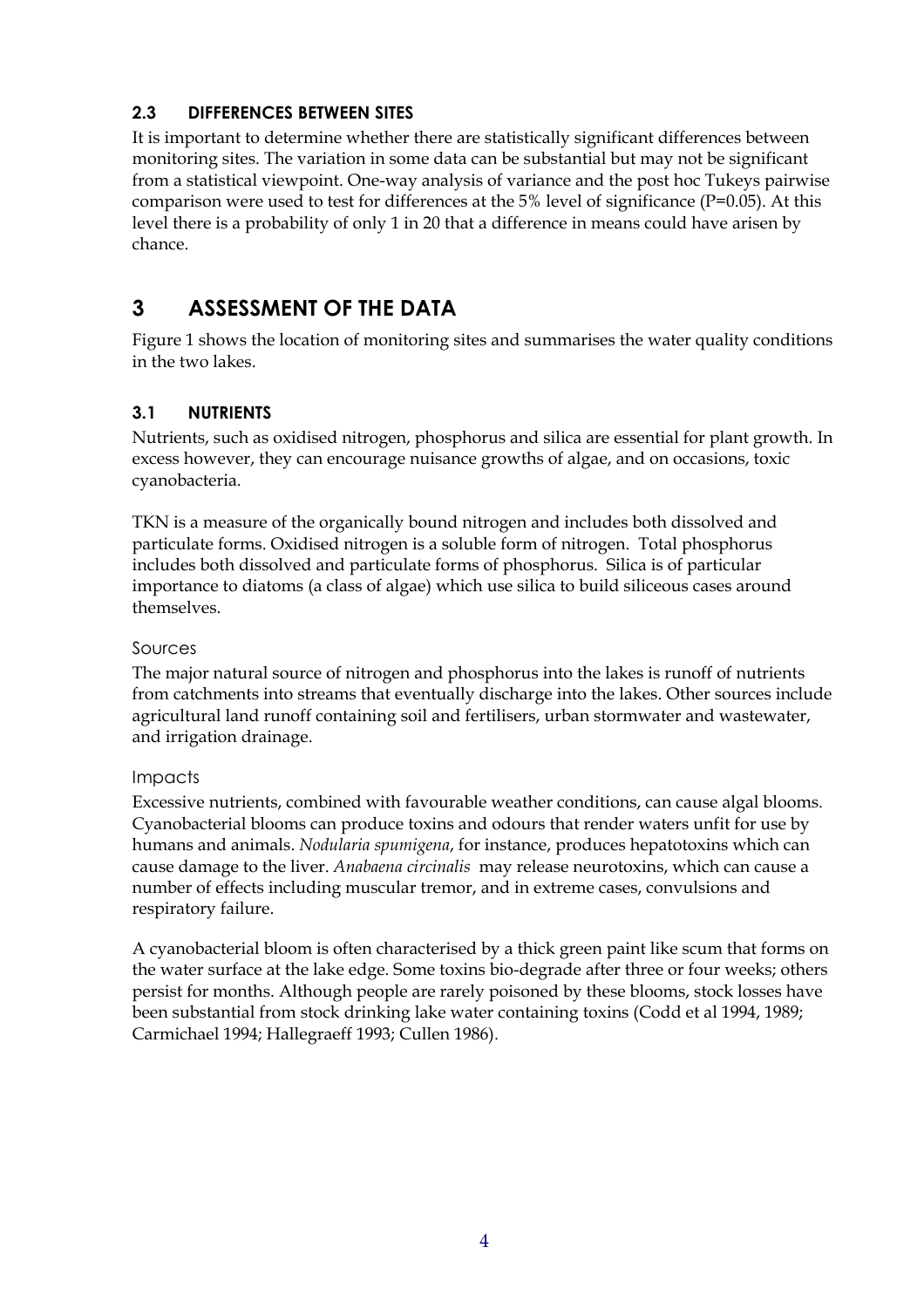#### **Oxidised nitrogen (nitrate plus nitrite as nitrogen)**

The data for most nutrients, including oxidised nitrogen, show that the distributions of measured concentrations are slightly skewed towards low values with means higher than the median. Nitrite concentrations in well-oxygenated ecosystems are normally negligible.

The results (table 2) indicated that all sites had good water quality relative to the criteria described in section 2.2B for the protection of the lake ecosystem.

| <b>Statistics</b><br>(mg/L) | Mean $\pm$<br>confidence<br>interval | Median | Number of<br>samples | <b>Standard</b><br>deviation | 10 <sup>th</sup><br>percentile | 90 <sup>th</sup><br>percentile | <b>Water quality</b><br>classification |
|-----------------------------|--------------------------------------|--------|----------------------|------------------------------|--------------------------------|--------------------------------|----------------------------------------|
| Location                    |                                      |        |                      |                              |                                |                                |                                        |
| Alex 1                      | $0.007 \pm 0.003$                    | 0.01   | 16                   | 0.005                        | 0.005                          | 0.014                          | qood                                   |
| Alex 2                      | $0.010 \pm 0.008$                    | 0.01   | 16                   | 0.016                        | 0.005                          | 0.027                          | good                                   |
| Alex 3                      | $0.016 \pm 0.009$                    | 0.01   | 15                   | 0.018                        | 0.006                          | 0.032                          | good                                   |
| Alex 4                      | $0.009 \pm 0.007$                    | 0.01   | 16                   | 0.014                        | 0.005                          | 0.024                          | good                                   |
| Alex <sub>5</sub>           | $0.017 \pm 0.014$                    | 0.01   | 17                   | 0.029                        | 0.005                          | 0.075                          | good                                   |
| <b>Albert 1</b>             | $0.006 + 0.001$                      | 0.01   | 17                   | 0.002                        | 0.005                          | 0.010                          | good                                   |
| <b>Albert 2</b>             | $0.006 + 0.001$                      | 0.01   | 17                   | 0.002                        | 0.005                          | 0.009                          | good                                   |
| Albert 3                    | $0.006 \pm 0.001$                    | 0.01   | 17                   | 0.002                        | 0.005                          | 0.009                          | good                                   |

**Table 2 Oxidised nitrogen in Lake Alexandrina and Lake Albert** 

**Classification based on 90th percentile as follows:** good: <0.1 mg/L; moderate: 0.1-1 mg/L; poor >1 mg/L **Note:** No significant difference between sites, P>0.05

#### **Total Kjeldahl Nitrogen (TKN as nitrogen)**

The results (table 3) indicated that all sites had moderate water quality relative to the criteria for the protection of the lake ecosystem described in section 2.2B. This is a similar pattern to that observed for total phosphorus.

| Table 3 | TKN in Lake Alexandrina and Lake Albert |
|---------|-----------------------------------------|
|---------|-----------------------------------------|

| <b>Statistics</b><br>(mg/L) | Mean $\pm$<br><b>Confidence</b><br>interval | Median | Number of<br>samples | <b>Standard</b><br>deviation | 10 <sup>th</sup><br>percentile | 90 <sup>th</sup><br>percentile | <b>Water quality</b><br>classification |
|-----------------------------|---------------------------------------------|--------|----------------------|------------------------------|--------------------------------|--------------------------------|----------------------------------------|
| Location                    |                                             |        |                      |                              |                                |                                |                                        |
| Alex 1                      | $0.942 \pm 0.180$                           | 0.99   | 27                   | 0.468                        | 0.160                          | 1.328                          | moderate                               |
| Alex 2                      | $0.916 \pm 0.168$                           | 0.92   | 27                   | 0.435                        | 0.200                          | 1.360                          | moderate                               |
| Alex 3                      | $1.442 \pm 0.321$                           | 1.40   | 27                   | 0.833                        | 0.200                          | 2.314                          | moderate                               |
| Alex 4                      | $0.833 \pm 0.181$                           | 0.90   | 27                   | 0.469                        | 0.160                          | 1.166                          | moderate                               |
| Alex <sub>5</sub>           | $0.784 \pm 0.163$                           | 0.83   | 28                   | 0.431                        | 0.170                          | 1.089                          | moderate                               |
| <b>Albert 1</b>             | $1.195 \pm 0.200$                           | 1.15   | 28                   | 0.529                        | 0.666                          | 1.695                          | moderate                               |
| <b>Albert 2</b>             | $1.239 \pm 0.326$                           | 1.09   | 28                   | 0.862                        | 0.480                          | 1.595                          | moderate                               |
| <b>Albert 3</b>             | $1.080 \pm 0.188$                           | 1.15   | 28                   | 0.496                        | 0.200                          | 1.578                          | moderate                               |

**Classification based on 90th percentile as follows:** good: <1 mg/L; moderate: 1-10 mg/L; poor: >10 mg/L **Note:** No significant difference between sites, P>0.05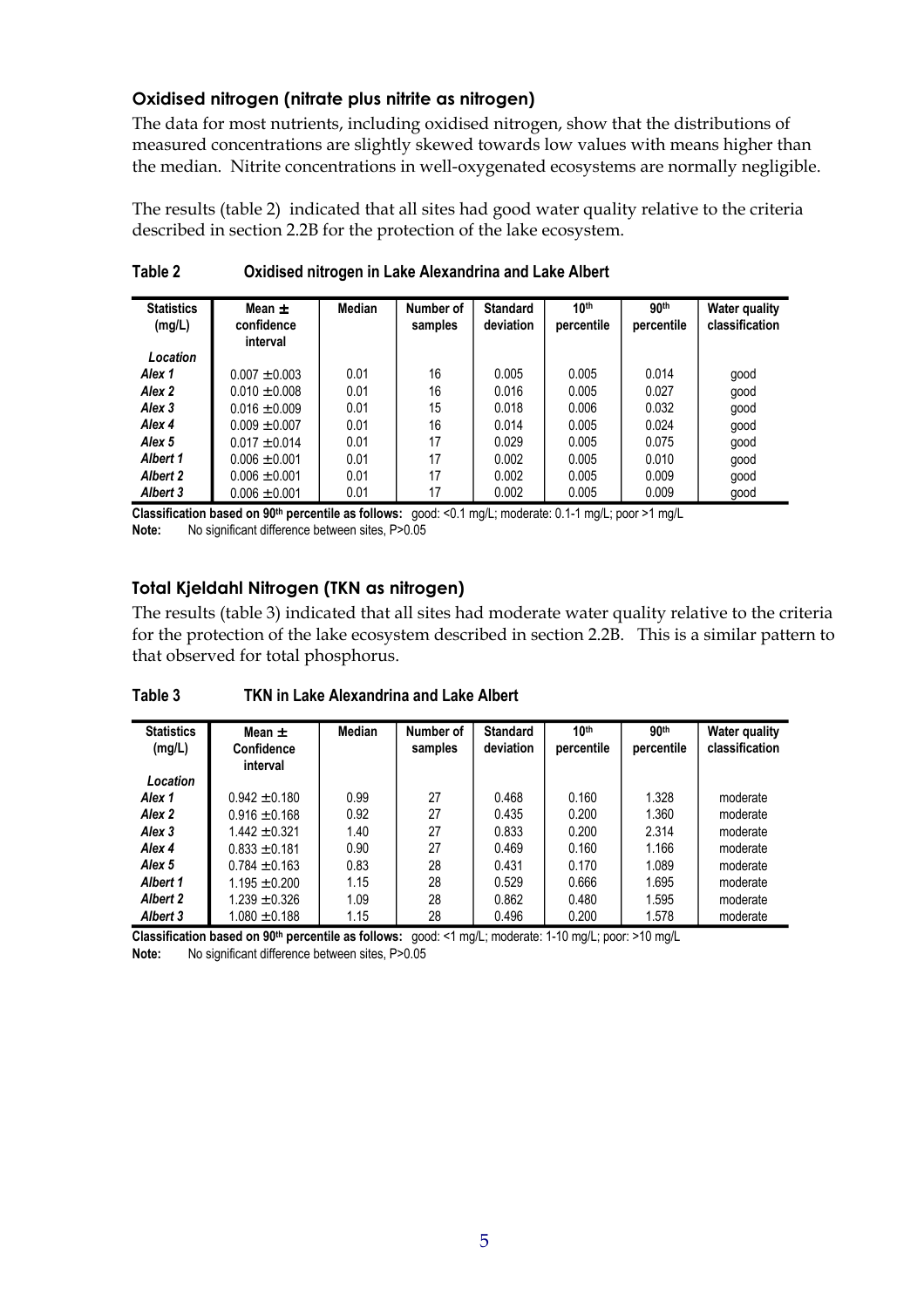#### **Phosphorus (total phosphorus)**

The results (table 4) indicated that all sites had moderate water quality relative to the criteria for the protection of the lake ecosystem described in section 2.2B. Phosphorus concentrations in Lake Albert are generally lower than Lake Alexandrina but the difference is not statistically significant.

| <b>Statistics</b><br>(mg/L) | Mean $\pm$<br><b>Confidence</b><br>interval | Median | Number of<br>samples | <b>Standard</b><br>deviation | 10 <sup>th</sup><br>percentile | 90 <sup>th</sup><br>percentile | <b>Water quality</b><br>classification |
|-----------------------------|---------------------------------------------|--------|----------------------|------------------------------|--------------------------------|--------------------------------|----------------------------------------|
| Location                    |                                             |        |                      |                              |                                |                                |                                        |
| Alex 1                      | $0.182 \pm 0.065$                           | 0.131  | 25                   | 0.163                        | 0.063                          | 0.422                          | moderate                               |
| Alex <sub>2</sub>           | $0.165 \pm 0.058$                           | 0.127  | 25                   | 0.145                        | 0.066                          | 0.464                          | moderate                               |
| Alex <sub>3</sub>           | $0.168 \pm 0.042$                           | 0.138  | 25                   | 0.134                        | 0.093                          | 0.232                          | moderate                               |
| Alex 4                      | $0.176 \pm 0.086$                           | 0.107  | 25                   | 0.214                        | 0.064                          | 0.410                          | moderate                               |
| Alex <sub>5</sub>           | $0.155 \pm 0.058$                           | 0.111  | 26                   | 0.148                        | 0.058                          | 0.427                          | moderate                               |
| <b>Albert 1</b>             | $0.126 \pm 0.043$                           | 0.093  | 26                   | 0.109                        | 0.064                          | 0.287                          | moderate                               |
| <b>Albert 2</b>             | $0.115 \pm 0.035$                           | 0.089  | 26                   | 0.089                        | 0.053                          | 0.265                          | moderate                               |
| <b>Albert 3</b>             | $0.122 \pm 0.044$                           | 0.092  | 26                   | 0.112                        | 0.056                          | 0.220                          | moderate                               |

**Table 4 Phosphorus in Lake Alexandrina and Lake Albert** 

**Classification based on 90th percentile as follows:** good: <0.1 mg/L; moderate: 0.1-1 mg/L; poor: >1 mg/L **Note:** Alex 3 significantly different to Albert 1,2 and 3, P<0.05

#### **Silica**

The results for silica shown in table 5 are not assessed for water quality because there are no criteria available for the protection of the lake ecosystem. Concentrations of silica in fresh water in other parts of the world can vary between 1-30 mg/L although higher concentrations up to 100 mg/L are not unusual (APHA 1992).

**Table 5 Silica in Lake Alexandrina and Lake Albert** 

| <b>Statistics</b><br>(mg/L) | Mean $\pm$<br><b>Confidence</b><br>interval | Median | Number of<br>samples | <b>Standard</b><br>deviation | 10 <sup>th</sup><br>percentile | 90 <sup>th</sup><br>percentile |
|-----------------------------|---------------------------------------------|--------|----------------------|------------------------------|--------------------------------|--------------------------------|
| Location                    |                                             |        |                      |                              |                                |                                |
| Alex 1                      | $1.97 \pm 0.87$                             | 1.0    | 25                   | 2.17                         | 0.70                           | 3.64                           |
| Alex 2                      | $2.07 \pm 1.34$                             | 1.0    | 24                   | 3.28                         | 1.00                           | 3.00                           |
| Alex 3                      | $4.20 + 1.71$                               | 2.1    | 24                   | 4.18                         | 0.85                           | 9.40                           |
| Alex 4                      | $2.31 \pm 0.94$                             | 1.6    | 24                   | 2.30                         | 1.00                           | 4.00                           |
| Alex <sub>5</sub>           | $2.37 \pm 0.84$                             | 1.6    | 24                   | 2.07                         | 0.86                           | 5.40                           |
| <b>Albert 1</b>             | $1.12 \pm 0.44$                             | 1.0    | 25                   | 1.10                         | 0.32                           | 1.12                           |
| <b>Albert 2</b>             | $1.14 \pm 0.47$                             | 1.0    | 25                   | 1.18                         | 0.52                           | 1.12                           |
| <b>Albert 3</b>             | $2.95 \pm 1.35$                             | 2.1    | 24                   | 3.30                         | 0.85                           | 5.35                           |

No guideline available

**Note:** Alex 3 significantly different to Alex 1 and Albert 1, 2 and 3, P<0.05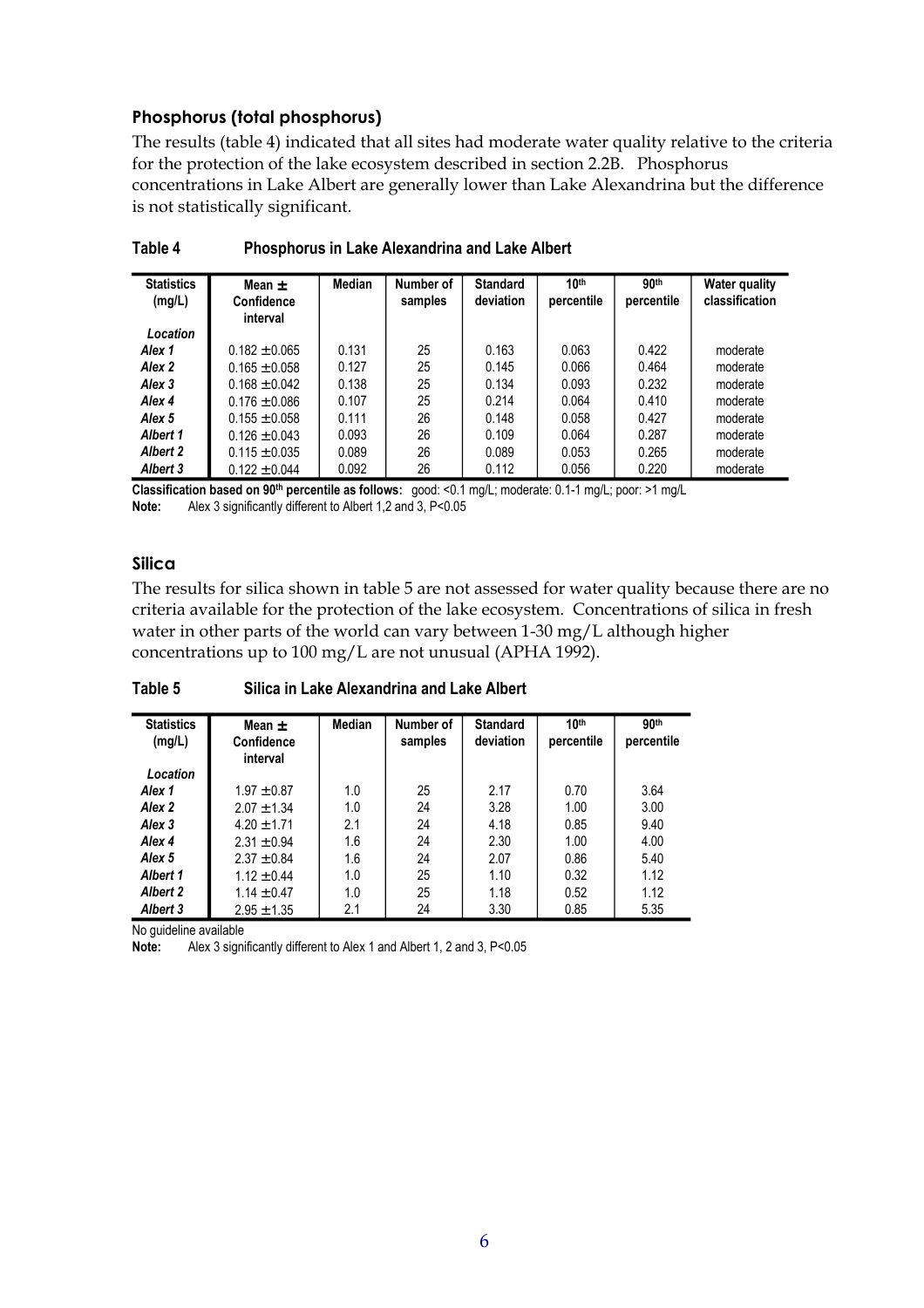## <span id="page-11-0"></span>**3.2 WATER CLARITY**

Suspended matter influences the turbidity and transparency of water, and may include silt, clay, particles of inorganic and organic matter, plankton and other micro-organisms. Turbidity (measured in Nephelometric Turbidity Units or NTU) is a measure of the amount of scattering of light and can be approximately related to visibility as follows:

| 2NTU           | 10 metres depth  |
|----------------|------------------|
| 5 NTU          | 4 metres depth   |
| <b>10 NTU</b>  | 2 metres depth   |
| 25 NTU         | 0.9 metres depth |
| <b>100 NTU</b> | 0.2 metres depth |

A turbidity of 20 NTU corresponds to a visibility of about 1.2 metres depth which is the water clarity requirement for primary contact recreational use of water (NHMRC 1990).

#### **Turbidity**

The results (table 6) indicated that all sites had poor water quality relative to the criteria described in section 2.2B. Median and mean concentrations were substantially different indicating a skewed data set. Turbidity concentrations in Lake Alexandrina were generally higher than Lake Albert but the difference was not statistically significant.

| <b>Statistics</b><br>(NTU) | Mean $\pm$<br><b>Confidence</b><br>interval | Median | Number of<br>samples | <b>Standard</b><br>deviation | 10 <sup>th</sup><br>percentile | 90 <sup>th</sup><br>percentile | <b>Water quality</b><br>claification |
|----------------------------|---------------------------------------------|--------|----------------------|------------------------------|--------------------------------|--------------------------------|--------------------------------------|
| Location                   |                                             |        |                      |                              |                                |                                |                                      |
| Alex 1                     | $119.3 \pm 53.68$                           | 68.0   | 25                   | 134.2                        | 16.4                           | 400.0                          | poor                                 |
| Alex 2                     | $111.2 \pm 52.04$                           | 60.0   | 25                   | 130.1                        | 15.6                           | 372.0                          | poor                                 |
| Alex 3                     | $132.7 \pm 62.10$                           | 72.0   | 25                   | 155.3                        | 25.8                           | 455.0                          | poor                                 |
| Alex 4                     | $114.6 \pm 57.16$                           | 60.0   | 25                   | 142.9                        | 13.8                           | 442.0                          | poor                                 |
| Alex <sub>5</sub>          | $94.67 \pm 43.92$                           | 52.5   | 26                   | 112.0                        | 15.7                           | 329.0                          | poor                                 |
| Albert 1                   | $73.19 \pm 30.15$                           | 47.0   | 26                   | 76.9                         | 10.7                           | 220.5                          | poor                                 |
| <b>Albert 2</b>            | $66.02 \pm 27.20$                           | 47.5   | 26                   | 69.4                         | 13.9                           | 176.5                          | poor                                 |
| Albert 3                   | $63.69 \pm 28.04$                           | 48.0   | 26                   | 71.5                         | 14.9                           | 134.0                          | poor                                 |

**Table 6 Turbidity in Lake Alexandrina and Lake Albert** 

**Classification based on 90th percentile as follows:** good: <20 NTU; moderate: 20-50 NTU; poor: >50 NTU **Note:** No significant difference between sites, P>0.05

#### **Suspended Solids**

The results (table 7) indicated that water quality in both lakes were poor relative to the criteria for fresh waters of 30 mg/L (adapted from ANZECC in press). This criteria however, may not be appropriate for Lake Alexandrina and Albert due to the natural high background concentrations in both lakes.

Suspended solids may arise from industrial and sewage discharges but is mainly derived from diffuse sources such as soil and stream erosion or re-suspension of solids in the lakes. Levels of suspended solids in Lake Alexandrina and Albert would be expected to be high due to the shallowness of the lakes and the influence of wind driven turbulence that may resuspend sediment. The major source of suspended solids is from the River Murray.

Figure 2 describes a highly significant relationship between turbidity and suspended solids in Lakes Alexandrina and Albert. Only data from August 1996 to February 1997 were used. More data for suspended solids will be needed over many years and climatic conditions to determine the true relationship between the two characteristics. Regressions were forced through the origin as it is assumed zero turbidity equates to zero suspended solids.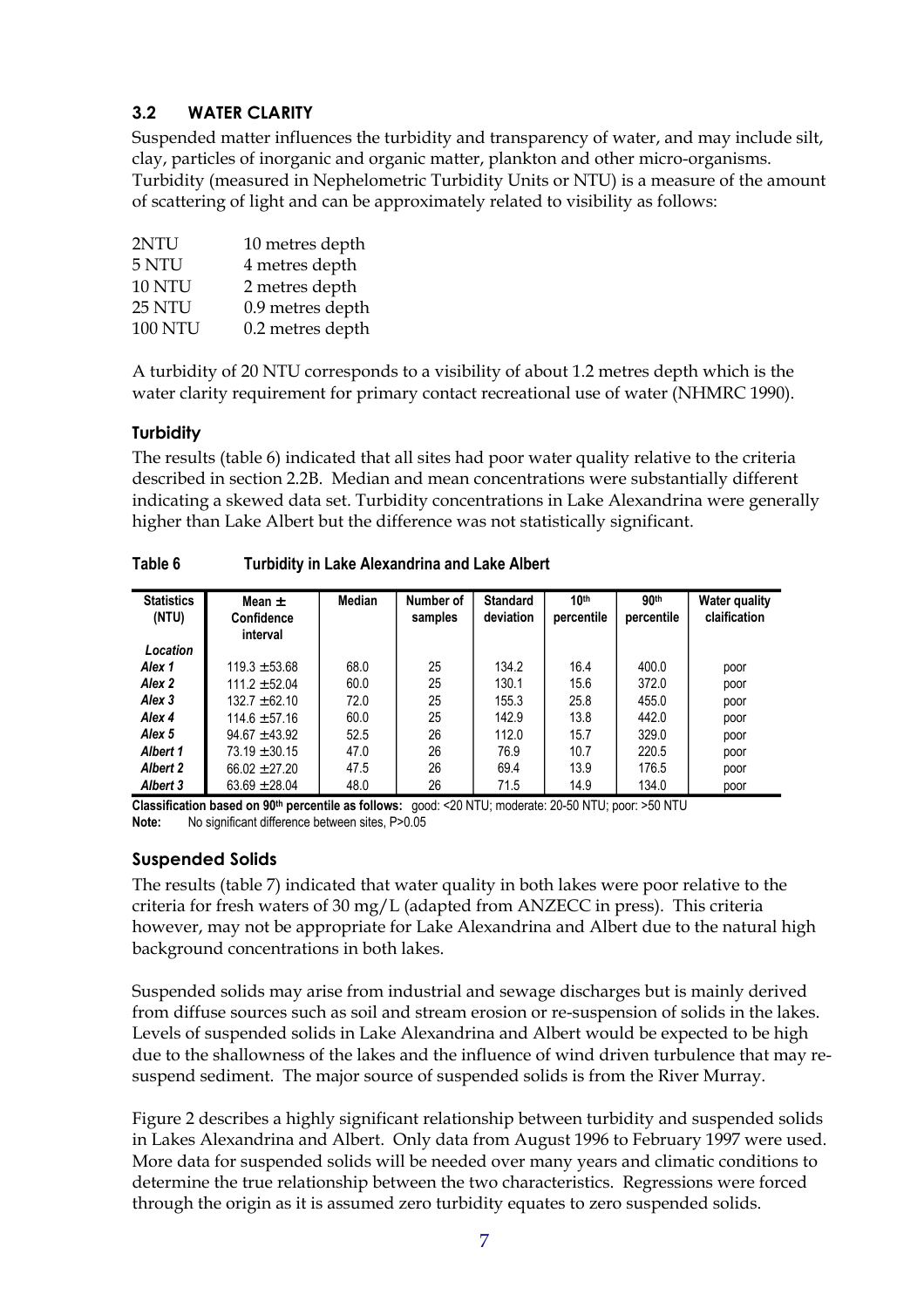| <b>Statistics</b><br>(NTU) | Mean $\pm$<br>Confidence<br>interval | Median | Number of<br>samples | <b>Standard</b><br>deviation | 10 <sup>th</sup><br>percentile | 90 <sup>th</sup><br>percentile | <b>Water quality</b><br>claification |
|----------------------------|--------------------------------------|--------|----------------------|------------------------------|--------------------------------|--------------------------------|--------------------------------------|
| Location                   |                                      |        |                      |                              |                                |                                |                                      |
| Alex 1                     | $83.9 \pm 18.5$                      | 78.0   | 25                   | 46.3                         | 28.2                           | 150.8                          | poor                                 |
| Alex 2                     | $72.5 \pm 16.9$                      | 57.0   | 25                   | 42.2                         | 27.2                           | 138.0                          | poor                                 |
| Alex 3                     | $85.1 \pm 23.4$                      | 67.5   | 25                   | 58.5                         | 36.7                           | 174.4                          | poor                                 |
| Alex 4                     | $78.9 \pm 24.2$                      | 55.0   | 25                   | 60.6                         | 29.4                           | 187.2                          | poor                                 |
| Alex <sub>5</sub>          | $41.9 + 11.1$                        | 32.0   | 26                   | 28.4                         | 20.1                           | 93.3                           | poor                                 |
| Albert 1                   | $81.7 \pm 18.0$                      | 77.0   | 26                   | 45.8                         | 36.7                           | 127.6                          | poor                                 |
| Albert 2                   | $70.4 \pm 14.4$                      | 70.0   | 25                   | 36.1                         | 30.4                           | 119.6                          | poor                                 |
| Albert 3                   | $63.9 \pm 12.3$                      | 54.0   | 25                   | 30.7                         | 28.2                           | 108.4                          | poor                                 |

**Table 7 Suspended Solids in Lake Alexandrina and Lake Albert**

**Classification based on 90th percentile as follows:** good: <20 mg/L; moderate: 20-50 mg/L; poor: >50 mg/L **Note:** No significant difference between sites, P>0.05

#### (A) Lake Alexandrina (B) Lake Albert



Figure 2. Relationship between suspended solids and turbidity in (a) Lake Alexandrina and (b) Lake Albert

As some nutrients, heavy metals and bacterial indicator organisms can be absorbed onto clay particles, turbidity and suspended solid concentrations can often correlate well with some other water quality charateristics. For example, Figure 3 describes the highly significant relationship between turbidity and total phosphorus for both lakes.



Figure 3. Relationship between turbidity and total phosphorus in (a) Lake Alexandrina and (b) Lake Albert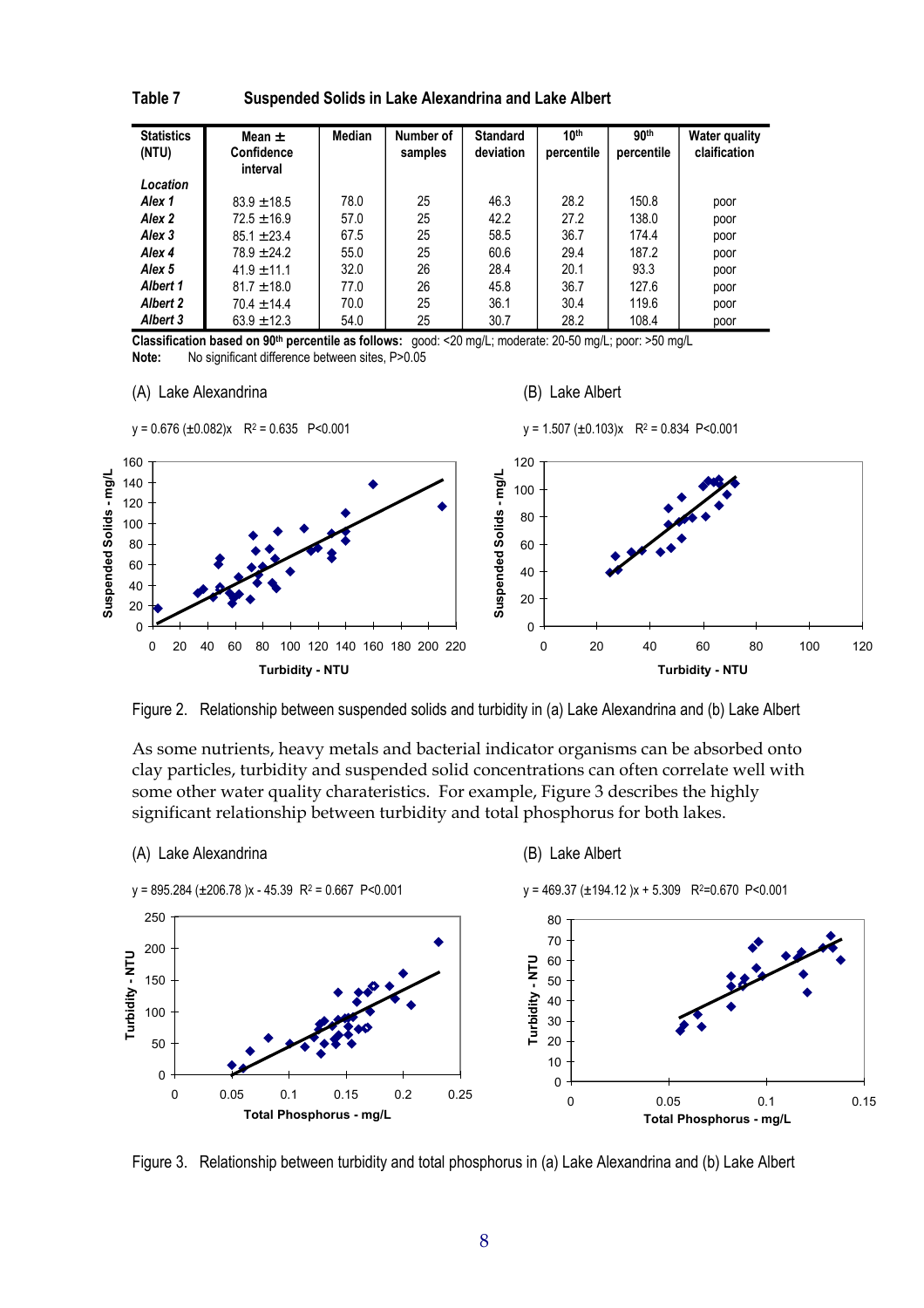#### <span id="page-13-0"></span>**3.3 HEAVY METALS**

Heavy metals are found in dissolved and particulate forms and have the potential to be toxic to organisms above certain concentrations.

#### Sources

Heavy metal contamination in Lakes Alexandrina and Albert may occur from natural sources, agricultural practices, industry, wastewater discharge and urban runoff into the River Murray. Other sources include fungicides (copper) and motor powered boats (lead).

#### Impacts

Heavy metals will readily accumulate in sediment and are absorbed on the surface of clay particles. As a result, higher turbidity levels are often associated with higher iron concentrations. Some heavy metals can bio-accumulate, and thereby move up the food chain and be ultimately consumed by humans.

**Note:** At all sites mercury and cadmium were measured below detection limits of 0.0002 and 0.0001 mg/L respectively and are not represented in the summary tables.

#### **Aluminium (total aluminium)**

Results (table 8) indicated that all sites had poor water quality relative to the criteria described in section 2.2A for the protection of freshwater ecosystems in waters with a pH greater than 6.5 (ANZECC 1992) as the 90th percentile and median values were greater than 0.1 mg/L for all sites. This classification is misleading, however, as the toxicity is due primarily to a particular soluble form of aluminium (ANZECC 1992) whereas it can be seen by reference to table 9 that most aluminium was in a particulate or insoluble form. For this reason total aluminium has not been classified.

| <b>Statistics</b><br>(mg/L) | Mean $\pm$<br>Confidence<br>interval | Median | Number of<br>samples | <b>Standard</b><br>deviation | 10 <sup>th</sup><br>percentile | 90 <sup>th</sup><br>percentile |
|-----------------------------|--------------------------------------|--------|----------------------|------------------------------|--------------------------------|--------------------------------|
| Location                    |                                      |        |                      |                              |                                |                                |
| Alex 1                      | $3.211 \pm 0.930$                    | 2.50   | 25                   | 2.326                        | 0.634                          | 6.430                          |
| Alex 2                      | $2.974 \pm 0.984$                    | 2.44   | 25                   | 2.459                        | 0.362                          | 6.768                          |
| Alex 3                      | $3.963 \pm 1.932$                    | 2.97   | 25                   | 4.829                        | 0.764                          | 7.192                          |
| Alex 4                      | $3.435 + 1.615$                      | 2.41   | 25                   | 4.038                        | 0.504                          | 7.740                          |
| Alex <sub>5</sub>           | $2.348 \pm 0.606$                    | 2.11   | 26                   | 1.544                        | 0.3510                         | 4.800                          |
| <b>Albert 1</b>             | $2.362 \pm 0.741$                    | 1.75   | 26                   | 1.888                        | 0.557                          | 5.494                          |
| <b>Albert 2</b>             | $1.809 \pm 0.444$                    | 1.59   | 26                   | 1.131                        | 0.384                          | 3.160                          |
| <b>Albert 3</b>             | $1.775 \pm 0.440$                    | 1.59   | 26                   | 1.121                        | 0.314                          | 3.187                          |

#### **Table 8 Aluminium in Lake Alexandrina and Lake Albert**

**Note:** No significant difference between sites, P>0.05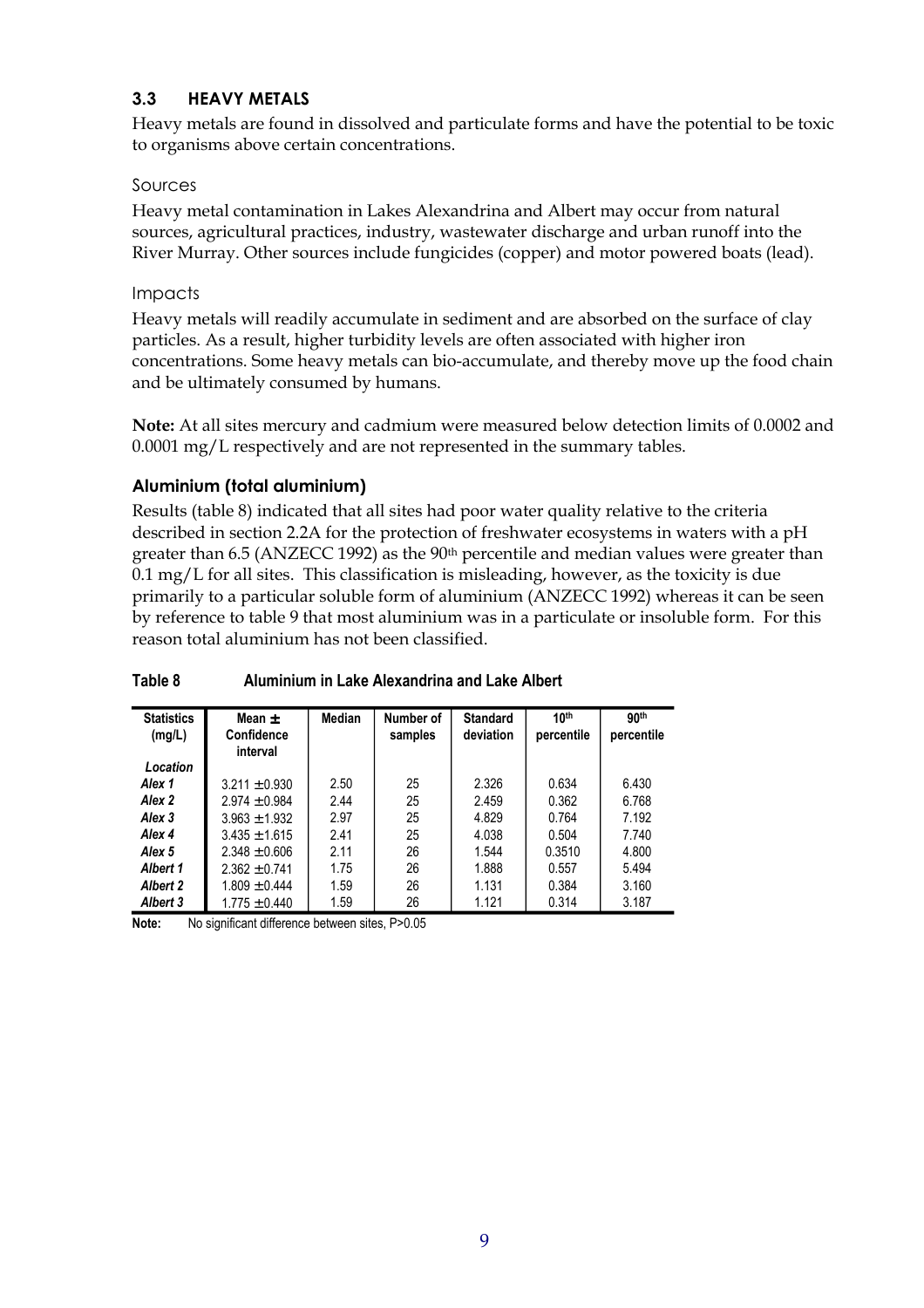#### **Soluble aluminium**

The results of soluble aluminium monitoring are given in table 9. Soluble aluminium concentrations were substantially less than total aluminium concentrations. This was due principally to the influence of suspended material which was included in the total aluminium results but not in the soluble aluminium results. It is known that aluminium toxicity is associated with soluble forms of aluminium, not particulate forms. For this reason the classification has been applied to the soluble aluminium results.

| <b>Statistics</b><br>(mg/L) | Mean $\pm$<br><b>Confidence</b><br>interval                                                                         | Median | <b>Number</b><br>οf<br>samples | <b>Standard</b><br>deviation | 10 <sup>th</sup><br>percentile | 90 <sup>th</sup><br>percentile | <b>Water quality</b><br>classification |  |  |
|-----------------------------|---------------------------------------------------------------------------------------------------------------------|--------|--------------------------------|------------------------------|--------------------------------|--------------------------------|----------------------------------------|--|--|
| Location                    |                                                                                                                     |        |                                |                              |                                |                                |                                        |  |  |
| Alex 1                      | $0.326 \pm 0.266$                                                                                                   | 0.037  | 25                             | 0.664                        | 0.007                          | 1.780                          | moderate                               |  |  |
| Alex <sub>2</sub>           | $0.309 \pm 0.235$                                                                                                   | 0.035  | 25                             | 0.587                        | 0.004                          | 1.620                          | moderate                               |  |  |
| Alex 3                      | $0.349 \pm 0.296$                                                                                                   | 0.038  | 25                             | 0.740                        | 0.013                          | 1.760                          | moderate                               |  |  |
| Alex <sub>4</sub>           | $0.369 + 0.296$                                                                                                     | 0.044  | 25                             | 0.739                        | 0.006                          | 2.020                          | moderate                               |  |  |
| Alex <sub>5</sub>           | $0.274 \pm 0.188$                                                                                                   | 0.042  | 25                             | 0.469                        | 0.009                          | 1.300                          | moderate                               |  |  |
| Albert 1                    | $0.197 \pm 0.150$                                                                                                   | 0.037  | 26                             | 0.383                        | 0.009                          | 0.920                          | moderate                               |  |  |
| <b>Albert 2</b>             | $0.169 \pm 0.138$                                                                                                   | 0.035  | 26                             | 0.351                        | 0.003                          | 0.748                          | moderate                               |  |  |
| Albert 3                    | $0.176 \pm 0.161$                                                                                                   | 0.035  | 26                             | 0.411                        | 0.003                          | 0.726                          | moderate                               |  |  |
| <b>Classification:</b>      | good: 90 <sup>th</sup> percentile $\leq$ 0.1 mg/L<br>moderate: $90th$ percentile $> 0.1$ mg/L but median < 0.1 mg/L |        |                                |                              |                                |                                |                                        |  |  |

| Table 9<br>Soluble aluminium in Lake Alexandrina and Lake Albert |
|------------------------------------------------------------------|
|------------------------------------------------------------------|

poor: median ≥ 0.1 mg/L **Note:** No significant difference between sites, P>0.05

#### **Copper (total copper)**

The results (table 10) indicated that all sites had moderate water quality relative to the criteria described in section 2.2A for the protection of freshwater ecosystems. The national guidelines for the protection of aquatic ecosystems specify a guideline of 0.005 mg/L for copper (ANZECC 1992). This value is the same as the analytical detection limit for freshwaters. This causes problems for assessment as measurements reported at the detection limit fail to meet the national guideline. The criteria used has therefore been set at 0.01 mg/L to overcome these problems.

| Table 10 | <b>Copper in Lake Alexandrina and Lake Albert</b> |
|----------|---------------------------------------------------|
|----------|---------------------------------------------------|

| <b>Statistics</b><br>(mg/L) | Mean $\pm$<br><b>Confidence</b><br>interval | Median | <b>Number</b><br>οf<br>samples | <b>Standard</b><br>deviation | 10 <sup>th</sup><br>percentile | 90th<br>percentile | <b>Water quality</b><br>classification |
|-----------------------------|---------------------------------------------|--------|--------------------------------|------------------------------|--------------------------------|--------------------|----------------------------------------|
| Location                    |                                             |        |                                |                              |                                |                    |                                        |
| Alex 1                      | $0.010 \pm 0.003$                           | 0.007  | 25                             | 0.006                        | 0.005                          | 0.022              | moderate                               |
| Alex 2                      | $0.010 \pm 0.003$                           | 0.007  | 25                             | 0.007                        | 0.005                          | 0.018              | moderate                               |
| Alex 3                      | $0.011 \pm 0.003$                           | 0.007  | 25                             | 0.007                        | 0.005                          | 0.017              | moderate                               |
| Alex 4                      | $0.011 \pm 0.004$                           | 0.008  | 25                             | 0.009                        | 0.005                          | 0.021              | moderate                               |
| Alex <sub>5</sub>           | $0.009 + 0.004$                             | 0.005  | 26                             | 0.010                        | 0.004                          | 0.020              | moderate                               |
| Albert 1                    | $0.008 + 0.002$                             | 0.005  | 26                             | 0.006                        | 0.005                          | 0.018              | moderate                               |
| <b>Albert 2</b>             | $0.009 \pm 0.003$                           | 0.005  | 26                             | 0.008                        | 0.004                          | 0.017              | moderate                               |
| <b>Albert 3</b>             | $0.008 \pm 0.004$                           | 0.005  | 26                             | 0.009                        | 0.005                          | 0.014              | moderate                               |

**Classification:** good:  $90<sup>th</sup>$  percentile  $\leq 0.01$  mg/L

moderate: 90<sup>th</sup> percentile > 0.01 mg/L but median <0.01 mg/L

poor: median ≥ 0.01 mg/L

**Note:** No significant difference between sites, P>0.05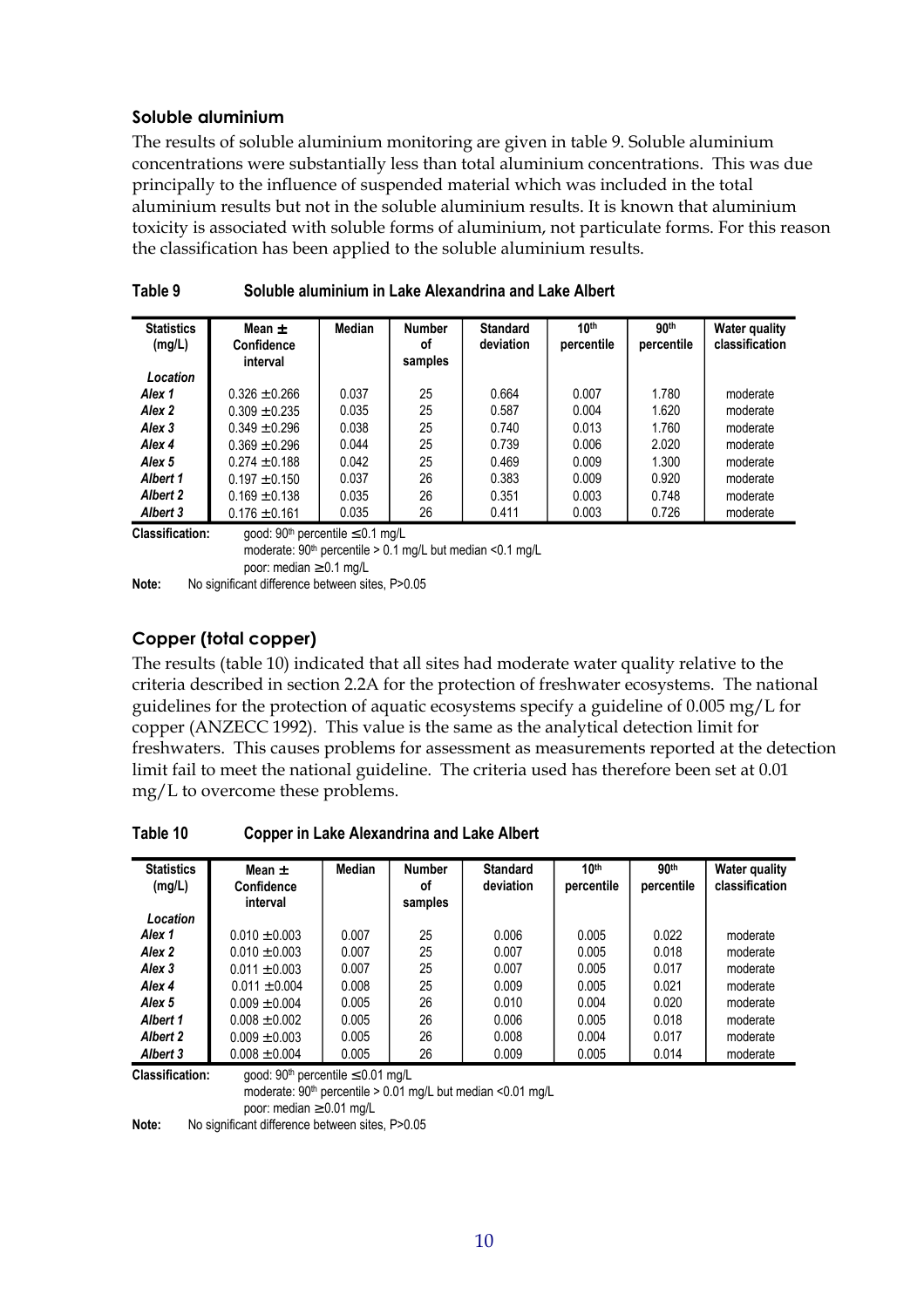#### **Iron (total iron)**

The results (table 11) indicated that all Lake Alexandrina and Lake Albert sites had poor water quality relative to the criteria described in section 2.2A for the protection of freshwater ecosystems (ANZECC 1992).

| <b>Statistics</b><br>(mg/L) | Mean $\pm$<br><b>Confidence</b><br>interval | <b>Median</b> | Number of<br>samples | <b>Standard</b><br>deviation | 10 <sup>th</sup><br>percentile | 90 <sup>th</sup><br>percentile | <b>Water quality</b><br>classification |
|-----------------------------|---------------------------------------------|---------------|----------------------|------------------------------|--------------------------------|--------------------------------|----------------------------------------|
| Location                    |                                             |               |                      |                              |                                |                                |                                        |
| Alex 1                      | $3.352 \pm 0.740$                           | 2.920         | 25                   | 1.851                        | 1.426                          | 5.348                          | poor                                   |
| Alex 2                      | $3.101 \pm 0.789$                           | 2.800         | 25                   | 1.973                        | 1.109                          | 5.652                          | poor                                   |
| Alex 3                      | $5.405 \pm 1.406$                           | 5.150         | 25                   | 3.510                        | 1.500                          | 8.604                          | poor                                   |
| Alex 4                      | $3.550 \pm 1.273$                           | 2.410         | 25                   | 3.182                        | 1.298                          | 7.420                          | poor                                   |
| Alex <sub>5</sub>           | $2.498 \pm 0.564$                           | 2.165         | 26                   | 1.438                        | 0.934                          | 4.550                          | poor                                   |
| Albert 1                    | $2.390 \pm 0.597$                           | 1.865         | 26                   | 1.523                        | 1.040                          | 4.495                          | poor                                   |
| <b>Albert 2</b>             | $1.791 \pm 0.358$                           | 1.660         | 26                   | 0.912                        | 0.928                          | 3.135                          | poor                                   |
| Albert 3                    | $1.740 \pm 0.379$                           | 1.510         | 26                   | 0.965                        | 0.784                          | 3.450                          | poor                                   |

| Table 11 | Iron in Lake Alexandrina and Lake Albert |
|----------|------------------------------------------|
|----------|------------------------------------------|

**Classification:** good:  $90<sup>th</sup>$  percentile  $\leq 1.0$  mg/L

moderate: 90<sup>th</sup> percentile > 1.0 mg/L but median <1.0 mg/L

poor: median ≥ 0.1 mg/L

Note: Alex 3 significantly different to Alex 5 and Albert 1,2 and 3, P<0.05

#### **Lead (total lead)**

The results (table 12) indicated that one Lake Alexandrina site had poor water quality and all other sites had moderate or good water quality relative to the criteria described in section 2.2A for the protection of freshwater ecosystems (ANZECC 1992). Elevated lead concentrations are of concern due to their potential for bioaccumulation.

**Table 12 Lead in Lake Alexandrina and Lake Albert** 

| <b>Statistics</b><br>(mg/L) | Mean +<br>Confidence<br>interval | Median | Number of<br>samples | <b>Standard</b><br>deviation | 10 <sup>th</sup><br>percentile | 90 <sup>th</sup><br>percentile | <b>Water quality</b><br>classification |
|-----------------------------|----------------------------------|--------|----------------------|------------------------------|--------------------------------|--------------------------------|----------------------------------------|
| Location                    |                                  |        |                      |                              |                                |                                |                                        |
| Alex 1                      | $0.004 \pm 0.001$                | 0.003  | 25                   | 0.003                        | 0.002                          | 0.009                          | moderate                               |
| Alex <sub>2</sub>           | $0.006 \pm 0.005$                | 0.003  | 25                   | 0.013                        | 0.002                          | 0.006                          | moderate                               |
| Alex 3                      | $0.005 + 0.001$                  | 0.005  | 25                   | 0.003                        | 0.002                          | 0.009                          | poor                                   |
| Alex 4                      | $0.003 + 0.001$                  | 0.003  | 25                   | 0.002                        | 0.001                          | 0.005                          | good                                   |
| Alex <sub>5</sub>           | $0.003 + 0.001$                  | 0.002  | 25                   | 0.004                        | 0.001                          | 0.005                          | good                                   |
| Albert 1                    | $0.003 \pm 0.001$                | 0.002  | 26                   | 0.003                        | 0.001                          | 0.006                          | moderate                               |
| <b>Albert 2</b>             | $0.003 + 0.001$                  | 0.002  | 26                   | 0.002                        | 0.001                          | 0.004                          | good                                   |
| Albert 3                    | $0.003 \pm 0.001$                | 0.002  | 26                   | 0.003                        | 0.001                          | 0.004                          | good                                   |

**Classification:** good:  $90<sup>th</sup>$  percentile  $\leq 0.005$  mg/L

moderate: 90th percentile > 0.005 mg/L but median <0.005 mg/L

poor: median ≥ 0.005 mg/L

**Note:** No significant difference between sites, P>0.05.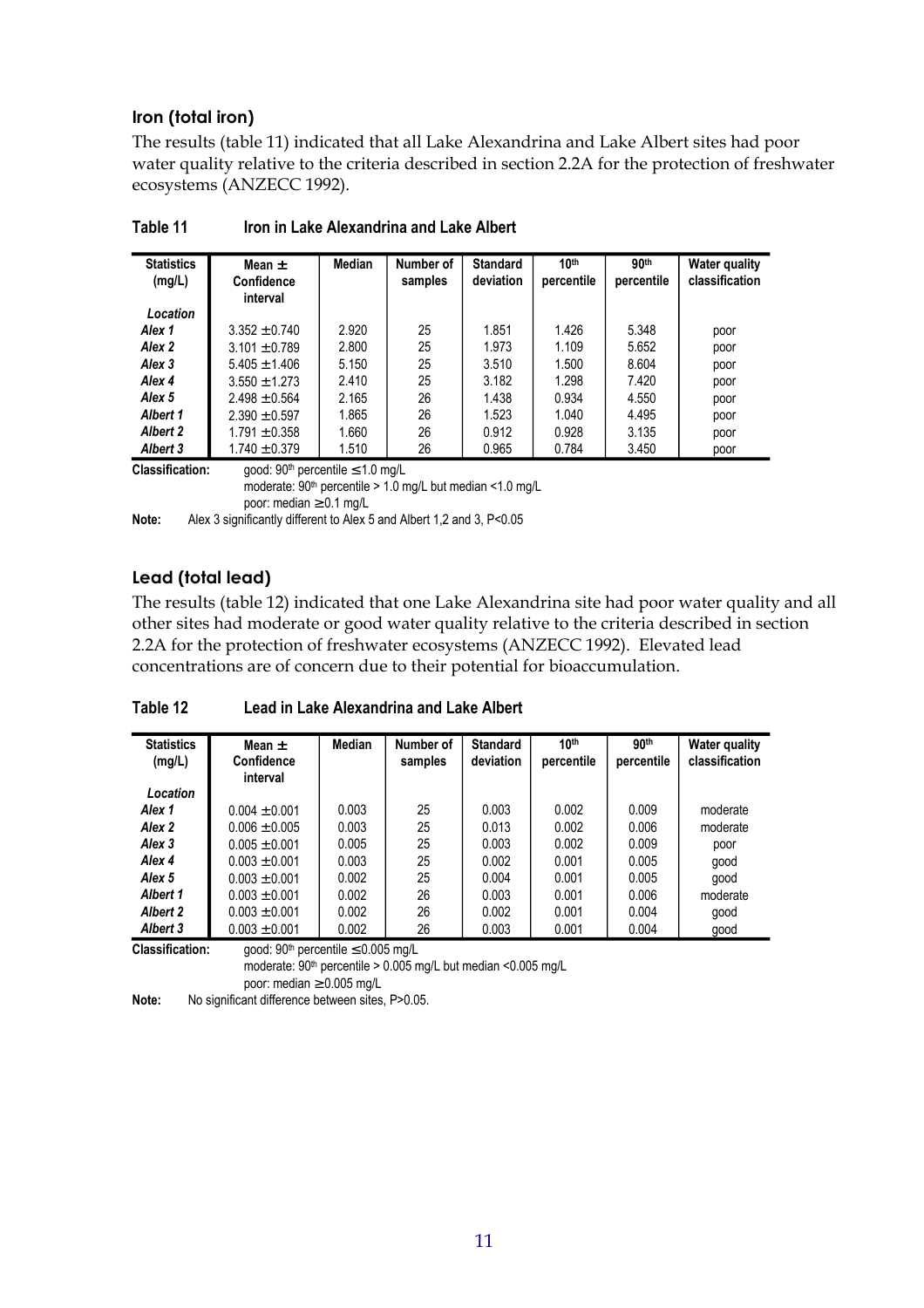#### **Zinc (total zinc)**

The results (table 13) indicated that four Lake Alexandrina sites and one Lake Albert site had moderate water quality relative to the criteria described in section 2.2A for the protection of freshwater ecosystems. However, 90<sup>th</sup> percentiles were only marginally above the guideline for the protection of the aquatic ecosystem (ANZECC 1992).

| <b>Statistics</b><br>(mg/L) | Mean $\pm$<br><b>Confidence</b><br>interval        | Median | Number of<br>samples | <b>Standard</b><br>deviation | 10 <sup>th</sup><br>percentile | 90 <sup>th</sup><br>percentile | <b>Water quality</b><br>classification |
|-----------------------------|----------------------------------------------------|--------|----------------------|------------------------------|--------------------------------|--------------------------------|----------------------------------------|
| Location                    |                                                    |        |                      |                              |                                |                                |                                        |
| Alex 1                      | $0.028 \pm 0.008$                                  | 0.023  | 25                   | 0.019                        | 0.008                          | 0.054                          | moderate                               |
| Alex 2                      | $0.024 \pm 0.007$                                  | 0.021  | 25                   | 0.017                        | 0.005                          | 0.044                          | good                                   |
| Alex <sub>3</sub>           | $0.038 \pm 0.011$                                  | 0.030  | 25                   | 0.029                        | 0.008                          | 0.077                          | moderate                               |
| Alex <sub>4</sub>           | $0.026 \pm 0.008$                                  | 0.020  | 25                   | 0.020                        | 0.007                          | 0.057                          | moderate                               |
| Alex <sub>5</sub>           | $0.024 + 0.007$                                    | 0.020  | 26                   | 0.018                        | 0.005                          | 0.052                          | moderate                               |
| Albert 1                    | $0.028 \pm 0.006$                                  | 0.027  | 26                   | 0.015                        | 0.007                          | 0.048                          | good                                   |
| <b>Albert 2</b>             | $0.029 \pm 0.008$                                  | 0.026  | 26                   | 0.020                        | 0.006                          | 0.047                          | good                                   |
| Albert 3                    | $0.034 \pm 0.013$                                  | 0.026  | 26                   | 0.034                        | 0.006                          | 0.056                          | moderate                               |
| <b>Classification:</b>      | good: 90 <sup>th</sup> percentile $\leq$ 0.05 mg/L |        |                      |                              |                                |                                |                                        |

**Table 13 Zinc in Lake Alexandrina and Lake Albert** 

moderate: 90th percentile > 0.05 mg/L but median <0.05 mg/L poor: median ≥ 0.05 mg/L **Note:** No significant difference between sites, P>0.05

#### **Soluble zinc**

The results shown in table 14 cannot be given a water quality classification because there are no guidelines available. Soluble zinc were included because it is likely that soluble forms are more toxic than particulate forms.

**Table 14 Soluble zinc in Lake Alexandrina and Lake Albert** 

| <b>Statistics</b><br>(mg/L) | Mean $\pm$<br>Confidence<br>interval | Median | Number of<br>samples | <b>Standard</b><br>deviation | 10 <sup>th</sup><br>percentile | 90 <sup>th</sup><br>percentile |
|-----------------------------|--------------------------------------|--------|----------------------|------------------------------|--------------------------------|--------------------------------|
| Location                    |                                      |        |                      |                              |                                |                                |
| Alex 1                      | $0.019 \pm 0.007$                    | 0.013  | 25                   | 0.017                        | 0.005                          | 0.046                          |
| Alex <sub>2</sub>           | $0.015 \pm 0.006$                    | 0.010  | 25                   | 0.015                        | 0.004                          | 0.028                          |
| Alex 3                      | $0.021 \pm 0.008$                    | 0.014  | 25                   | 0.019                        | 0.002                          | 0.047                          |
| Alex 4                      | $0.015 + 0.004$                      | 0.015  | 25                   | 0.011                        | 0.004                          | 0.029                          |
| Alex <sub>5</sub>           | $0.017 \pm 0.005$                    | 0.019  | 26                   | 0.013                        | 0.005                          | 0.032                          |
| <b>Albert 1</b>             | $0.022 \pm 0.005$                    | 0.021  | 26                   | 0.014                        | 0.006                          | 0.038                          |
| <b>Albert 2</b>             | $0.021 \pm 0.006$                    | 0.019  | 26                   | 0.014                        | 0.005                          | 0.038                          |
| Albert 3                    | $0.020 \pm 0.006$                    | 0.019  | 26                   | 0.015                        | 0.004                          | 0.044                          |

No quideline available

**Note:** No significant difference between sites, P>0.05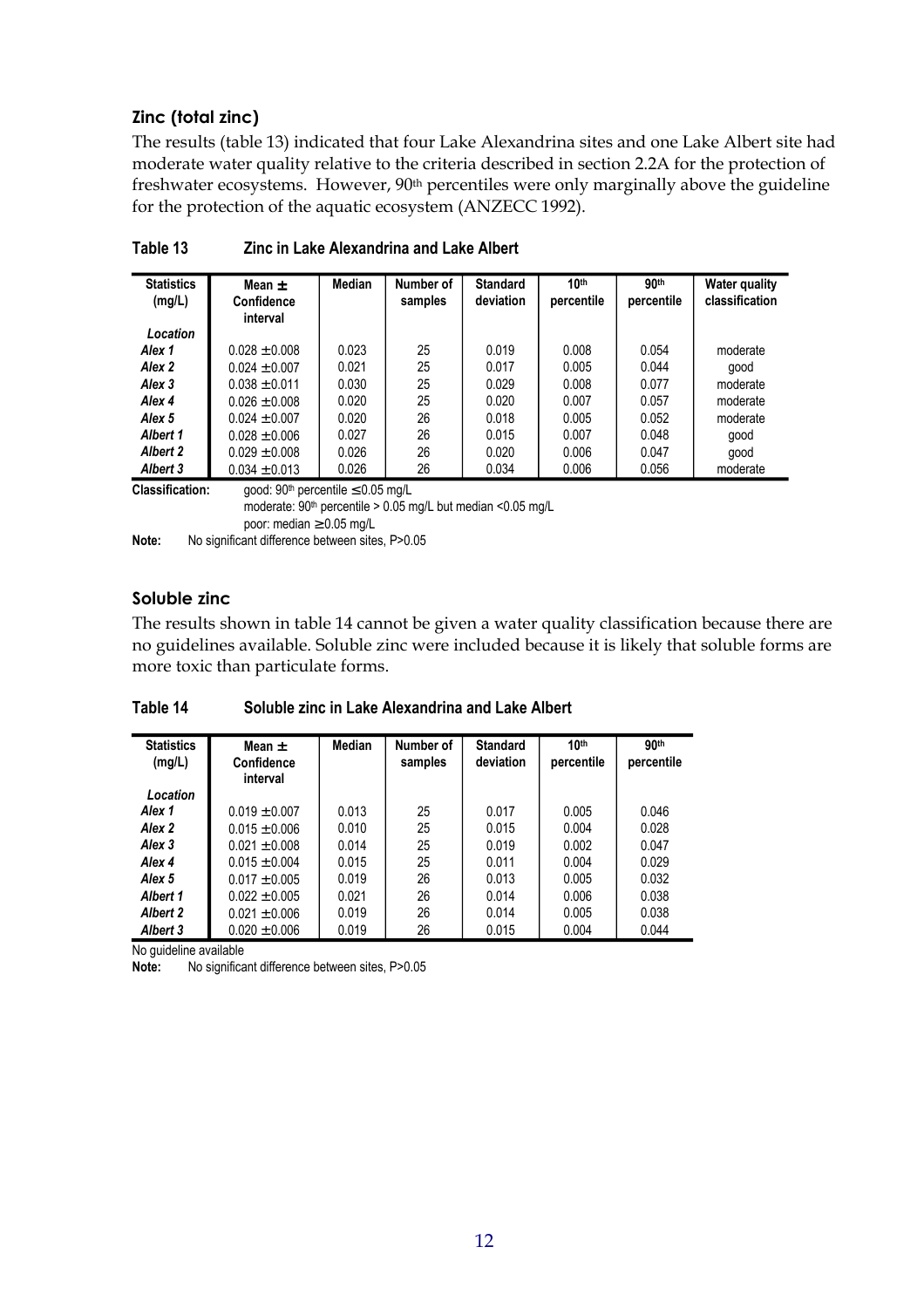#### <span id="page-17-0"></span>**3.4 SALINITY AND MAJOR IONS**

Concentrations of salinity and major ions can vary due to local geology, climate and geography.

#### Sources and impacts

*Bicarbonate* influences the hardness and alkalinity of water. Carbon dioxide from the atmosphere and from biological respiration will contribute to the bicarbonate content of surface waters. The major source of bicarbonate is from weathering of rocks containing salts or minerals in a carbonate form such as limestone.

*Calcium* is present in all waters and is dissolved from rocks such as limestone. The salts of calcium and magnesium contribute to water hardness. Calcium also derives from industrial sources and wastewater discharges. It is an essential element in the shells of aquatic invertebrates and bones of vertebrates.

*Chloride* enters surface waters from leaching of naturally occurring salt deposits, atmospheric deposition of oceanic aerosols, and from the weathering of sedimentary rocks, industrial and sewage effluents, and agricultural runoff.

*Fluoride* originates from weathering of minerals containing fluoride. At concentrations of about 1 mg/L fluoride prevents dental corrosion in young children, but above  $1.5 \text{ mg/L}$  can cause dental fluorosis or mottling of the teeth. Regular consumption of water with fluoride concentrations over 4 mg/L increases the risk of skeletal fluorosis.

*Magnesium*, like calcium, is an essential element common in surface waters. It derives from the weathering of rocks and is also found in organic matter.

*Potassium* salts are widely used in industry and in agricultural fertilisers and enter from discharges and runoff from agricultural land. Potassium salts are highly soluble and readily accumulated by aquatic biota as an essential element.

*Sodium* is highly soluble in water and a very abundant element. Concentrations may be increased by sewage and industrial effluents or seawater intrusion. The Australian Drinking Water Guidelines set a criteria of 180 mg/L based on aesthetic considerations. High sodium levels in water are undesirable for drinking and damage soil structure when used for irrigation.

*Sulfate* occurs naturally and can arise from atmospheric deposition from oceanic aerosols and the leaching of sulphur compounds. Industrial discharge and atmospheric precipitation are other sources. Concentrations greater than 500 mg/L may make water unpleasant to drink and can cause purgative effects.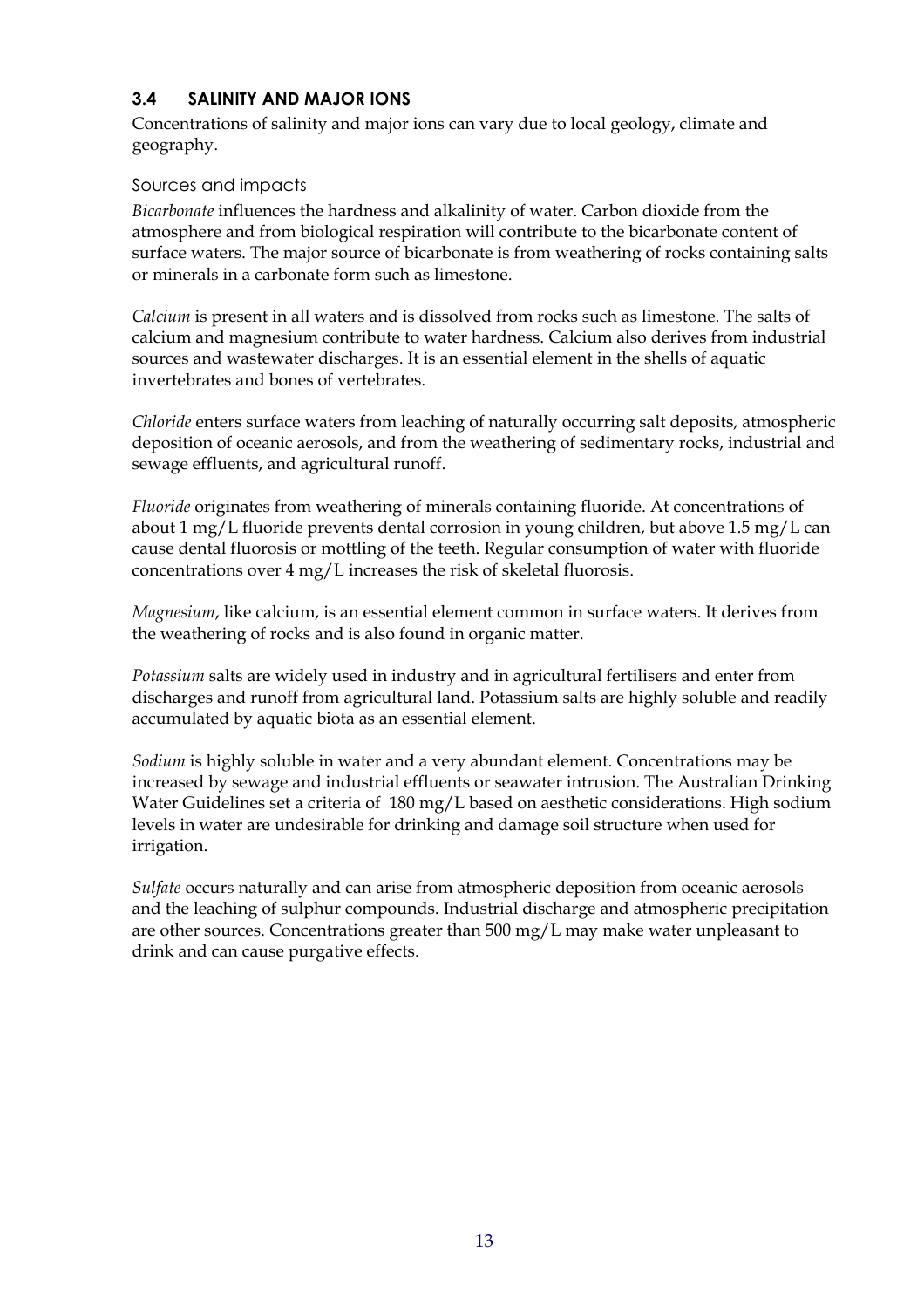#### **A. SALINITY**

#### **Conductivity (at 25oC)**

Specific conductance, or conductivity, is a measure of the water's ability to conduct an electrical current and is dependent on the concentration of dissolved solids such as mineral salts.

The results in table 15 show Lake Albert's salinity was significantly higher than that of Lake Alexandrina.

| <b>Statistics</b><br>$(\mu S/cm)$ | Mean $\pm$<br><b>Confidence</b><br>interval | Median | <b>Number</b><br>οf<br>samples | <b>Standard</b><br>deviation | 10 <sup>th</sup><br>percentile | 90 <sup>th</sup><br>percentile |
|-----------------------------------|---------------------------------------------|--------|--------------------------------|------------------------------|--------------------------------|--------------------------------|
| Location                          |                                             |        |                                |                              |                                |                                |
| Alex 1                            | $575.7 \pm 75.1$                            | 568    | 25                             | 187.7                        | 337.6                          | 830.4                          |
| Alex <sub>2</sub>                 | $597.5 \pm 98.7$                            | 570    | 25                             | 246.8                        | 309.4                          | 974.0                          |
| Alex <sub>3</sub>                 | $529.1 \pm 67.1$                            | 542    | 25                             | 167.8                        | 322.0                          | 745.6                          |
| Alex 4                            | $550.7 + 65.2$                              | 552    | 25                             | 163.1                        | 307.6                          | 768.0                          |
| Alex <sub>5</sub>                 | $543.3 + 69.2$                              | 570    | 26                             | 176.4                        | 287.4                          | 761.8                          |
| <b>Albert 1</b>                   | $1253.0 + 89.1$                             | 1280   | 26                             | 227.1                        | 933.8                          | 1500.0                         |
| Albert 2                          | $1300.0 \pm 112.5$                          | 1360   | 26                             | 286.9                        | 952.1                          | 1619.0                         |
| Albert 3                          | $1300.8 \pm 65.7$                           | 1280   | 26                             | 167.5                        | 1084.0                         | 1553.0                         |

**Table 15 Conductivity (at 25oC) in Lake Alexandrina and Lake Albert** 

**Note:** Albert 1 significantly different to Alex 1, 2, 3, 4 and 5, P<0.05 Albert 2 significantly different to Alex 1, 2, 3, 4 and 5, P<0.05 Albert 3 significantly different to Alex 1, 2, 3, 4 and 5, P<0.05

#### **Total dissolved solids (TDS)**

Total dissolved solids is derived from conductivity measurements. The results (table 16) indicated that one Lake Albert site had poor water quality relative to the criteria described in section 2.2A. Four sites had moderate water quality and three sites had good water quality, however, 90<sup>th</sup> percentiles were only marginally less than the drinking water guideline. TDS in Lake Albert was significantly higher than Lake Alexandrina.

| <b>Statistics</b><br>(mg/L) | Mean $\pm$<br>Confidence | Median | Number of<br>samples | <b>Standard</b><br>deviation | 10 <sup>th</sup><br>percentile | 90th<br>percentile | <b>Water quality</b><br>classification |
|-----------------------------|--------------------------|--------|----------------------|------------------------------|--------------------------------|--------------------|----------------------------------------|
|                             | interval                 |        |                      |                              |                                |                    |                                        |
| Location                    |                          |        |                      |                              |                                |                    |                                        |
| Alex 1                      | $336.6 \pm 48.8$         | 320.0  | 25                   | 121.9                        | 186.0                          | 530.0              | moderate                               |
| Alex 2                      | $347.8 \pm 59.4$         | 320.0  | 25                   | 148.4                        | 185.4                          | 582.4              | moderate                               |
| Alex <sub>3</sub>           | $301.3 \pm 46.0$         | 300.0  | 25                   | 115.03                       | 176.0                          | 477.4              | good                                   |
| Alex 4                      | $321.7 \pm 43.9$         | 329.0  | 25                   | 109.8                        | 170.0                          | 491.8              | qood                                   |
| Alex <sub>5</sub>           | $315.7 \pm 46.0$         | 310.0  | 26                   | 117.3                        | 157.0                          | 487.4              | qood                                   |
| <b>Albert 1</b>             | $730.8 \pm 65.4$         | 705.0  | 26                   | 166.7                        | 545.0                          | 963.0              | moderate                               |
| <b>Albert 2</b>             | $757.7 \pm 80.7$         | 745.0  | 26                   | 205.8                        | 521.0                          | 1036.0             | poor                                   |
| Albert 3                    | $757.0 \pm 58.5$         | 705.0  | 26                   | 149.1                        | 597.0                          | 992.4              | moderate                               |

**Classification based on 90th percentile as follows:** good: <500 mg/L; moderate:500-1000 mg/L; poor: >1000 mg/L

**Note:** Albert 1 significantly different to Alex 1, 2, 3, 4 and 5, P<0.05

Albert 2 significantly different to Alex 1, 2, 3, 4 and 5, P<0.05

Albert 3 significantly different to Alex 1, 2, 3, 4 and 5, P<0.05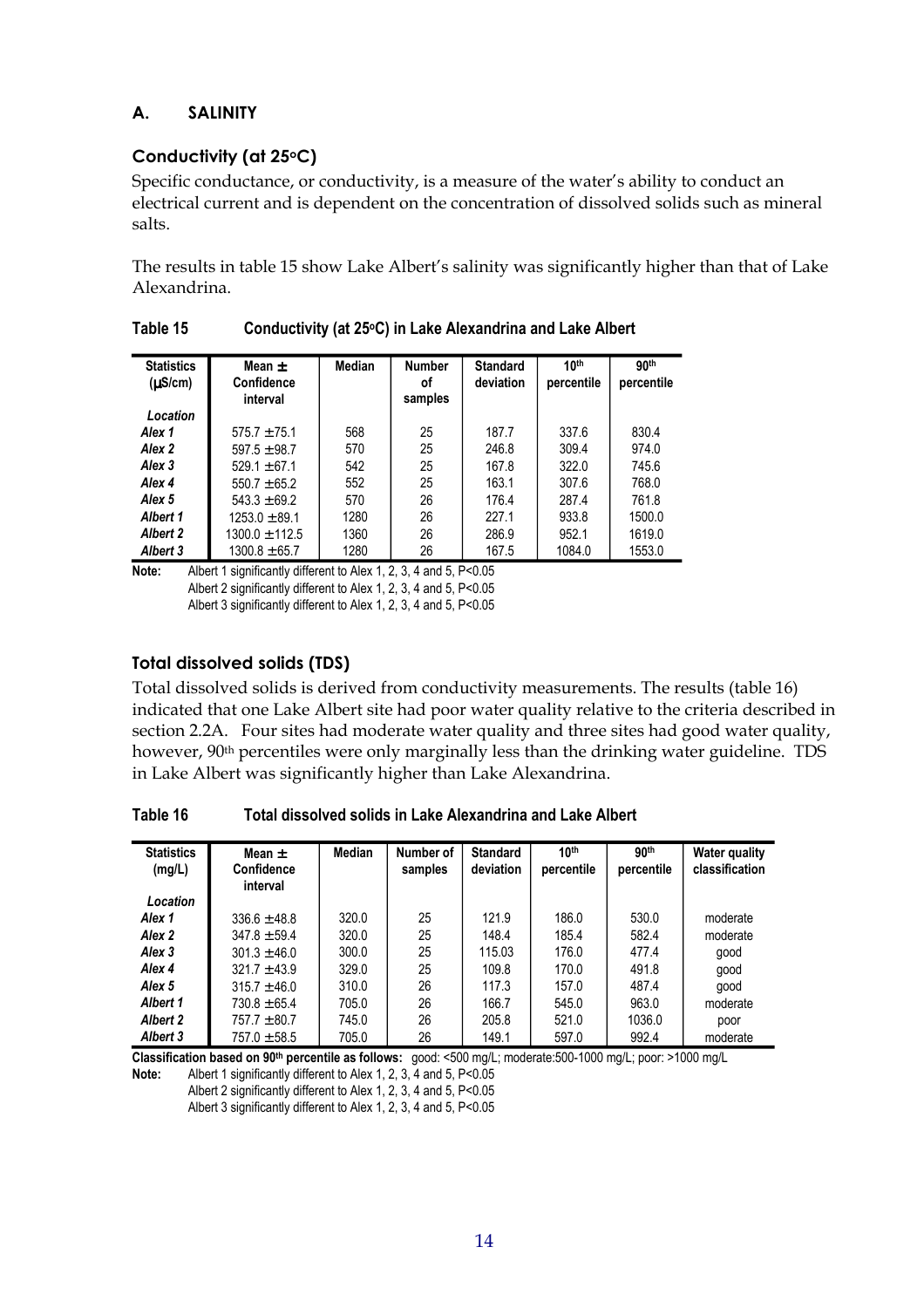#### **B. MAJOR IONS**

#### **Bicarbonate**

As shown in table 17, bicarbonate concentrations in Lake Albert were significantly higher than Lake Alexandrina.

| <b>Statistics</b><br>(mg/L) | Mean $\pm$<br><b>Confidence</b><br>interval | Median | Number of<br>samples | <b>Standard</b><br>deviation | 10 <sup>th</sup><br>percentile | 90 <sup>th</sup><br>percentile |
|-----------------------------|---------------------------------------------|--------|----------------------|------------------------------|--------------------------------|--------------------------------|
| Location                    |                                             |        |                      |                              |                                |                                |
| Alex 1                      | $62.4 \pm 6.5$                              | 64.0   |                      | 8.7                          | 53.4                           | 70.8                           |
| Alex 2                      | $62.9 \pm 6.7$                              | 64.0   |                      | 8.9                          | 53.8                           | 72.8                           |
| Alex 3                      | $58.9 \pm 3.6$                              | 58.0   |                      | 4.8                          | 54.8                           | 63.8                           |
| Alex 4                      | $62.0 \pm 8.7$                              | 62.0   |                      | 11.5                         | 51.2                           | 74.8                           |
| Alex 5                      | $61.6 \pm 8.1$                              | 60.5   | 8                    | 11.4                         | 47.7                           | 75.3                           |
| Albert 1                    | $137.6 \pm 4.9$                             | 137.0  | 8                    | 7.0                          | 130.5                          | 145.3                          |
| Albert 2                    | $140.1 \pm 2.8$                             | 140.0  | 8                    | 3.9                          | 136.5                          | 145.0                          |
| Albert 3                    | $133.5 \pm 5.7$                             | 133.5  | 8                    | 7.9                          | 124.7                          | 141.8                          |

| Table 17<br><b>Bicarbonate in Lake Alexandrina and Lake Albert</b> |
|--------------------------------------------------------------------|
|--------------------------------------------------------------------|

No guideline available

**Note**: Albert 1 significantly different to Alex 1, 2, 3, 4 and 5, P<0.05 Albert 2 significantly different to Alex 1, 2, 3, 4 and 5, P<0.05 Albert 3 significantly different to Alex 1, 2, 3, 4 and 5, P<0.05

#### **Calcium**

As shown in table 18, calcium concentrations in Lake Albert were significantly higher than Lake Alexandrina.

| <b>Statistics</b> | Mean +           | Median | Number of | <b>Standard</b> | 10 <sup>th</sup> | 90 <sup>th</sup> |
|-------------------|------------------|--------|-----------|-----------------|------------------|------------------|
| (mg/L)            | Confidence       |        | samples   | deviation       | percentile       | percentile       |
|                   |                  |        |           |                 |                  |                  |
|                   | interval         |        |           |                 |                  |                  |
| Location          |                  |        |           |                 |                  |                  |
| Alex 1            | $15.82 \pm 1.93$ | 15.60  | 19        | 4.21            | 10.70            | 22.20            |
| Alex 2            | $16.60 \pm 2.89$ | 15.30  | 19        | 6.29            | 10.50            | 25.10            |
| Alex <sub>3</sub> | $14.66 \pm 2.23$ | 13.20  | 19        | 4.85            | 9.91             | 21.60            |
| Alex 4            | $15.56 \pm 1.89$ | 15.50  | 19        | 4.12            | 9.70             | 21.70            |
| Alex <sub>5</sub> | $15.20 \pm 1.92$ | 15.80  | 20        | 4.29            | 9.76             | 20.97            |
| <b>Albert 1</b>   | $33.52 \pm 3.10$ | 36.30  | 20        | 6.94            | 26.16            | 44.59            |
| <b>Albert 2</b>   | $37.54 \pm 3.06$ | 37.80  | 20        | 6.84            | 30.14            | 44.72            |
| Albert 3          | $36.95 \pm 2.32$ | 36.60  | 20        | 5.18            | 29.97            | 43.27            |

**Table 18 Calcium in Lake Alexandrina and Lake Albert** 

No guideline available

Note: Albert 1 significantly different to Alex 1, 2, 3, 4 and 5, P<0.05 Albert 2 significantly different to Alex 1, 2, 3, 4 and 5, P<0.05 Albert 3 significantly different to Alex 1, 2, 3, 4 and 5, P<0.05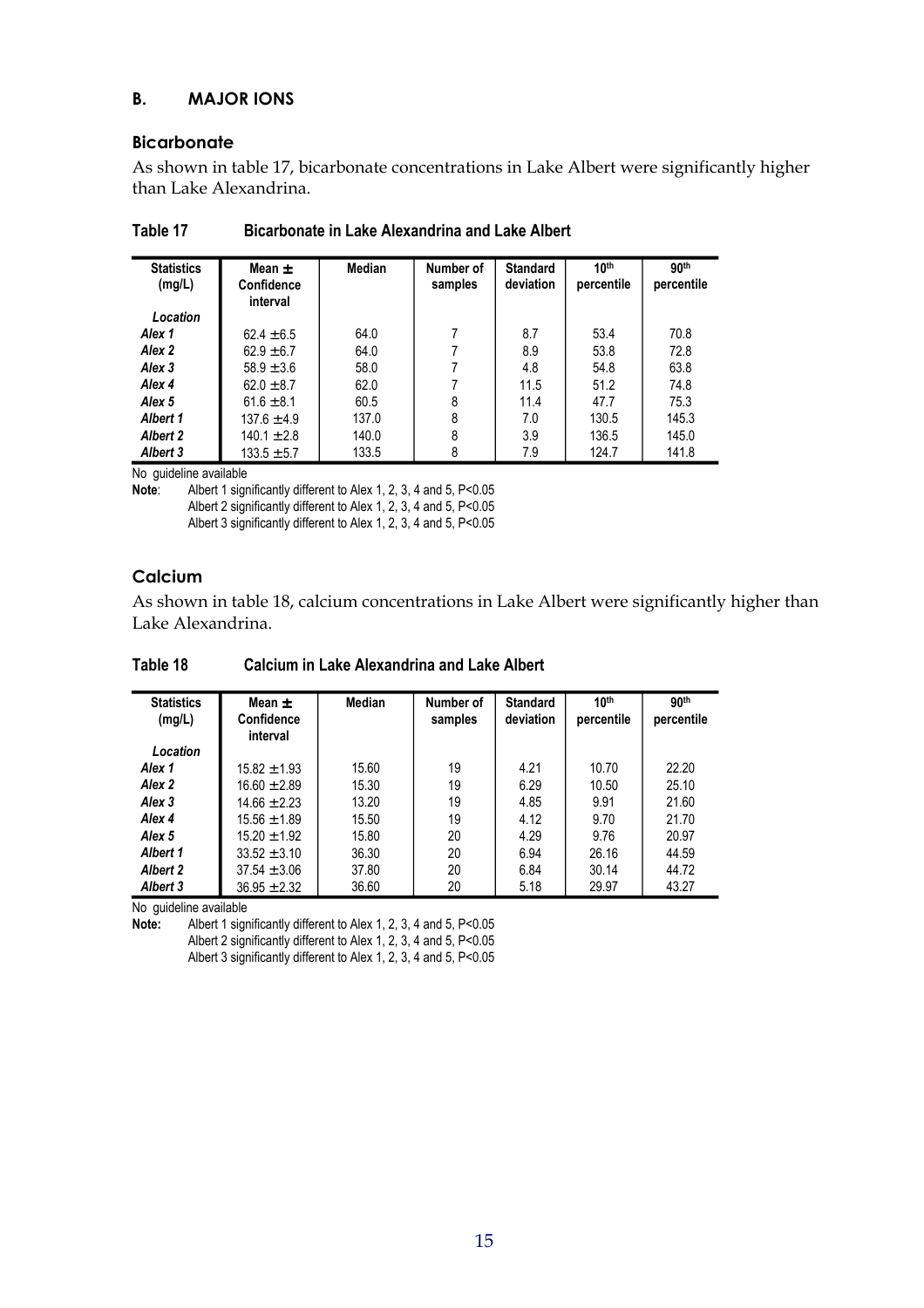#### **Chloride**

The results (table 19) indicated that all Lake Albert sites had poor water quality and all Lake Alexandrina sites had good water quality relative to the criteria described in section 2.2A for the protection of drinking water. Chloride concentrations in Lake Albert are significantly higher than Lake Alexandrina.

| <b>Statistics</b><br>(mg/L) | Mean $\pm$<br>Confidence<br>interval                                                                                                    | Median | Number of<br>samples | <b>Standard</b><br>deviation | 10 <sup>th</sup><br>percentile | 90 <sup>th</sup><br>percentile | <b>Water quality</b><br>classification |  |  |
|-----------------------------|-----------------------------------------------------------------------------------------------------------------------------------------|--------|----------------------|------------------------------|--------------------------------|--------------------------------|----------------------------------------|--|--|
| Location                    |                                                                                                                                         |        |                      |                              |                                |                                |                                        |  |  |
| Alex <sub>1</sub>           | $111.3 \pm 22.0$                                                                                                                        | 113.0  | 19                   | 47.9                         | 55.0                           | 183.6                          | good                                   |  |  |
| Alex 2                      | $117.4 \pm 27.7$                                                                                                                        | 113.0  | 19                   | 60.4                         | 54.2                           | 188.4                          | qood                                   |  |  |
| Alex 3                      | $130.3 \pm 18.0$                                                                                                                        | 135.0  | 21                   | 41.2                         | 92.0                           | 177.0                          | good                                   |  |  |
| Alex 4                      | $108.7 \pm 21.4$                                                                                                                        | 104.0  | 19                   | 46.6                         | 52.8                           | 166.4                          | good                                   |  |  |
| Alex 5                      | $104.5 \pm 21.0$                                                                                                                        | 95.5   | 20                   | 46.9                         | 49.9                           | 161.1                          | good                                   |  |  |
| Albert 1                    | $312.1 \pm 20.7$                                                                                                                        | 312.0  | 20                   | 46.3                         | 270.1                          | 354.6                          | poor                                   |  |  |
| <b>Albert 2</b>             | $315.1 \pm 29.3$                                                                                                                        | 321.5  | 20                   | 65.4                         | 279.6                          | 371.1                          | poor                                   |  |  |
| Albert 3                    | $315.9 \pm 21.0$                                                                                                                        | 316.5  | 20                   | 46.9                         | 255.0                          | 362.9                          | poor                                   |  |  |
| <b>Classification:</b>      | good: 90 <sup>th</sup> percentile $\leq$ 250 mg/L (based on aesthetics)<br>moderate: $90th$ percentile > 250 mg/L but median < 250 mg/L |        |                      |                              |                                |                                |                                        |  |  |

|--|

poor: median ≥ 250 mg/L **Note:** Albert 1 significantly different to Alex 1, 2, 3, 4 and 5, P<0.05 Albert 2 significantly different to Alex 1, 2, 3, 4 and 5, P<0.05 Albert 3 significantly different to Alex 1, 2, 3, 4 and 5, P<0.05

#### **Fluoride**

The results (table 20) indicated that all sites had good water quality relative to the criteria described in section 2.2A for the protection of drinking water. Fluoride concentrations in Lake Albert are significantly higher than Lake Alexandrina.

| <b>Statistics</b><br>(mg/L) | Mean $\pm$<br>Confidence<br>interval | Median | Number of<br>samples | <b>Standard</b><br>deviation | 10 <sup>th</sup><br>percentile | 90 <sup>th</sup><br>percentile | Water<br>quality<br>classification |
|-----------------------------|--------------------------------------|--------|----------------------|------------------------------|--------------------------------|--------------------------------|------------------------------------|
| Location                    |                                      |        |                      |                              |                                |                                |                                    |
| Alex <sub>1</sub>           | $0.18 \pm 0.02$                      | 0.2    | 25                   | 0.06                         | 0.11                           | 0.24                           | good                               |
| Alex 2                      | $0.17 \pm 0.02$                      | 0.2    | 25                   | 0.04                         | 0.11                           | 0.23                           | good                               |
| Alex 3                      | $0.18 \pm 0.04$                      | 0.2    | 25                   | 0.09                         | 0.10                           | 0.26                           | good                               |
| Alex 4                      | $0.16 \pm 0.02$                      | 0.2    | 25                   | 0.05                         | 0.10                           | 0.20                           | good                               |
| Alex <sub>5</sub>           | $0.16 \pm 0.02$                      | 0.2    | 26                   | 0.05                         | 0.10                           | 0.20                           | good                               |
| Albert 1                    | $0.25 \pm 0.04$                      | 0.3    | 26                   | 0.09                         | 0.19                           | 0.30                           | good                               |
| <b>Albert 2</b>             | $0.29 \pm 0.05$                      | 0.3    | 26                   | 0.14                         | 0.20                           | 0.36                           | good                               |
| Albert 3                    | $0.29 \pm 0.05$                      | 0.3    | 26                   | 0.13                         | 0.23                           | 0.39                           | good                               |

**Table 20 Fluoride in Lake Alexandrina and Lake Albert** 

**Classification:** good: 90<sup>th</sup> percentile ≤ 1.5 mg/L moderate:  $90<sup>th</sup>$  percentile > 1.5 mg/L but median <1.5 mg/L poor: median ≥ 1.5 mg/L

Note: Albert 1 significantly different to Alex 1, 2, 3, 4 and 5, P<0.05 Albert 2 significantly different to Alex 1, 2, 3, 4 and 5, P<0.05 Albert 3 significantly different to Alex 2, 3, 4 and 5, P<0.05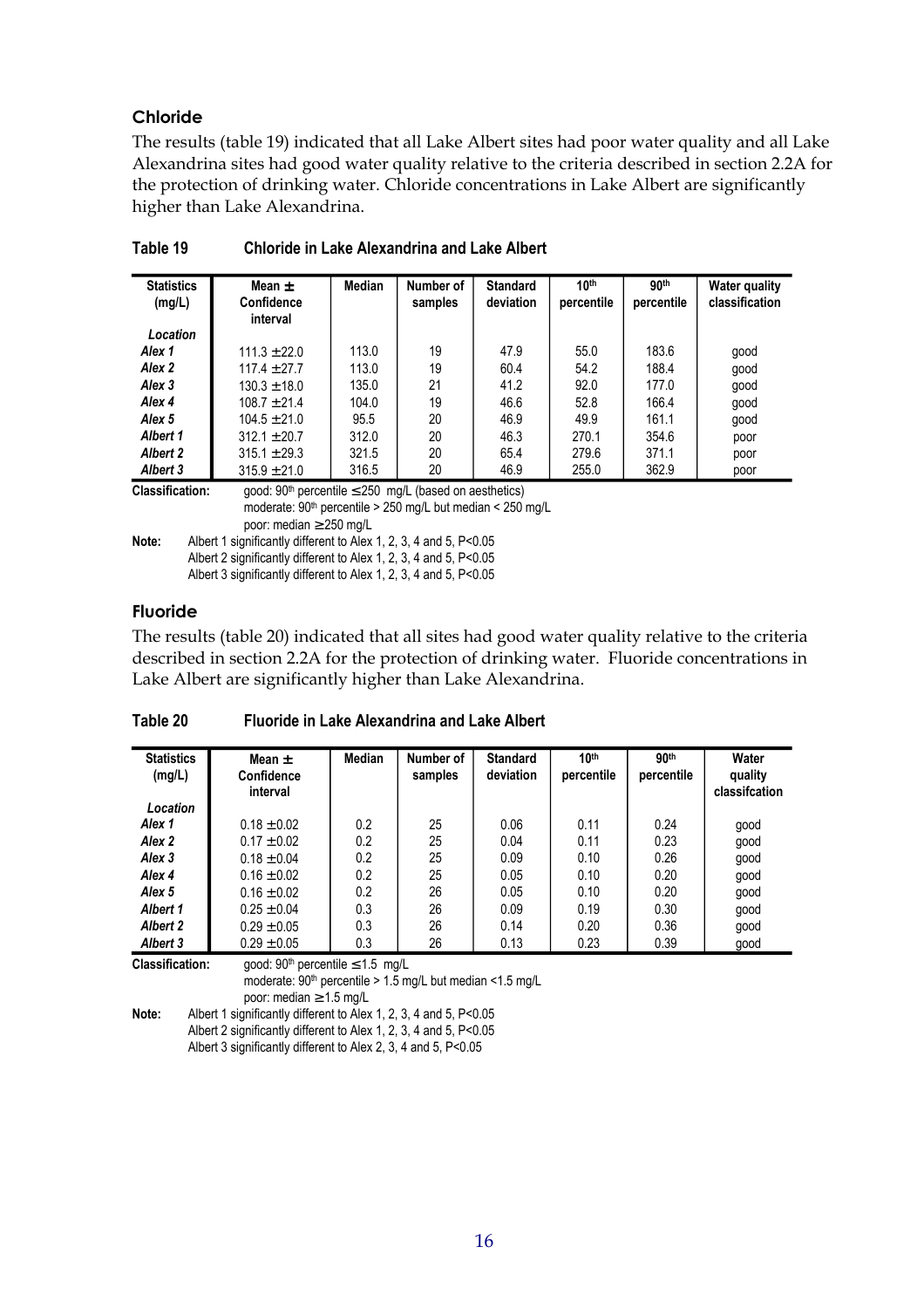#### **Magnesium**

As shown in table 21, magnesium concentrations in Lake Albert were significantly higher than Lake Alexandrina.

| <b>Statistics</b><br>(mg/L) | Mean $\pm$<br>Confidence<br>interval | Median | Number of<br>samples | <b>Standard</b><br>deviation | 10 <sup>th</sup><br>percentile | 90 <sup>th</sup><br>percentile |
|-----------------------------|--------------------------------------|--------|----------------------|------------------------------|--------------------------------|--------------------------------|
| Location                    |                                      |        |                      |                              |                                |                                |
| Alex 1                      | $14.27 \pm 2.55$                     | 12.80  | 19                   | 5.55                         | 8.20                           | 23.00                          |
| Alex 2                      | $14.58 \pm 2.94$                     | 12.80  | 19                   | 6.41                         | 8.30                           | 24.00                          |
| Alex 3                      | $12.03 + 2.55$                       | 11.00  | 19                   | 5.56                         | 8.14                           | 21.78                          |
| Alex 4                      | $13.97 + 2.44$                       | 12.80  | 19                   | 5.31                         | 7.20                           | 22.90                          |
| Alex <sub>5</sub>           | $13.47 + 2.40$                       | 12.40  | 20                   | 5.37                         | 7.13                           | 22.71                          |
| Albert 1                    | $33.52 \pm 3.10$                     | 30.50  | 20                   | 6.94                         | 26.16                          | 44.81                          |
| <b>Albert 2</b>             | $34.76 \pm 4.20$                     | 31.40  | 20                   | 9.40                         | 25.95                          | 47.00                          |
| <b>Albert 3</b>             | $34.14 \pm 3.56$                     | 31.00  | 20                   | 7.97                         | 25.45                          | 45.93                          |

**Table 21 Magnesium in Lake Alexandrina and Lake Albert** 

No guideline available<br>**Note:** Albert 1 sign

**Note:** Albert 1 significantly different to Alex 1, 2, 3, 4 and 5, P<0.05

Albert 2 significantly different to Alex 1, 2, 3, 4 and 5, P<0.05

Albert 3 significantly different to Alex 1, 2, 3, 4 and 5, P<0.05

#### **Potassium**

As shown in table 22, potassium concentrations in Lake Albert were significantly higher than Lake Alexandrina.

| Table 22 | Potassium in Lake Alexandrina and Lake Albert |  |
|----------|-----------------------------------------------|--|
|          |                                               |  |

| <b>Statistics</b><br>(mg/L) | Mean $\pm$<br>Confidence<br>interval | <b>Median</b> | Number of<br>samples | <b>Standard</b><br>deviation | 10 <sup>th</sup><br>percentile | 90 <sup>th</sup><br>percentile |
|-----------------------------|--------------------------------------|---------------|----------------------|------------------------------|--------------------------------|--------------------------------|
| Location                    |                                      |               |                      |                              |                                |                                |
| Alex 1                      | $4.5 \pm 0.5$                        | 4.5           | 19                   | 1.1                          | 3.0                            | 6.4                            |
| Alex 2                      | $4.6 \pm 0.7$                        | 4.6           | 19                   | 1.7                          | 2.2                            | 6.4                            |
| Alex 3                      | $4.3 \pm 0.5$                        | 4.2           | 19                   | 1.2                          | 3.2                            | 5.6                            |
| Alex 4                      | $4.3 \pm 0.6$                        | 4.5           | 19                   | 1.2                          | 2.2                            | 5.9                            |
| Alex <sub>5</sub>           | $4.1 \pm 0.4$                        | 4.1           | 19                   | 0.9                          | 2.9                            | 5.5                            |
| Albert 1                    | $9.3 \pm 0.5$                        | 9.3           | 20                   | 1.1                          | 8.2                            | 11.0                           |
| <b>Albert 2</b>             | $9.6 \pm 0.7$                        | 9.6           | 20                   | 1.6                          | 7.9                            | 11.4                           |
| Albert 3                    | $9.4 \pm 0.4$                        | 9.2           | 20                   | 1.0                          | 8.2                            | 11.0                           |

No guideline available

**Note:** Albert 1 significantly different to Alex 1, 2, 3, 4 and 5, P<0.05 Albert 2 significantly different to Alex 1, 2, 3, 4 and 5, P<0.05

Albert 3 significantly different to Alex 1, 2, 3, 4 and 5, P<0.05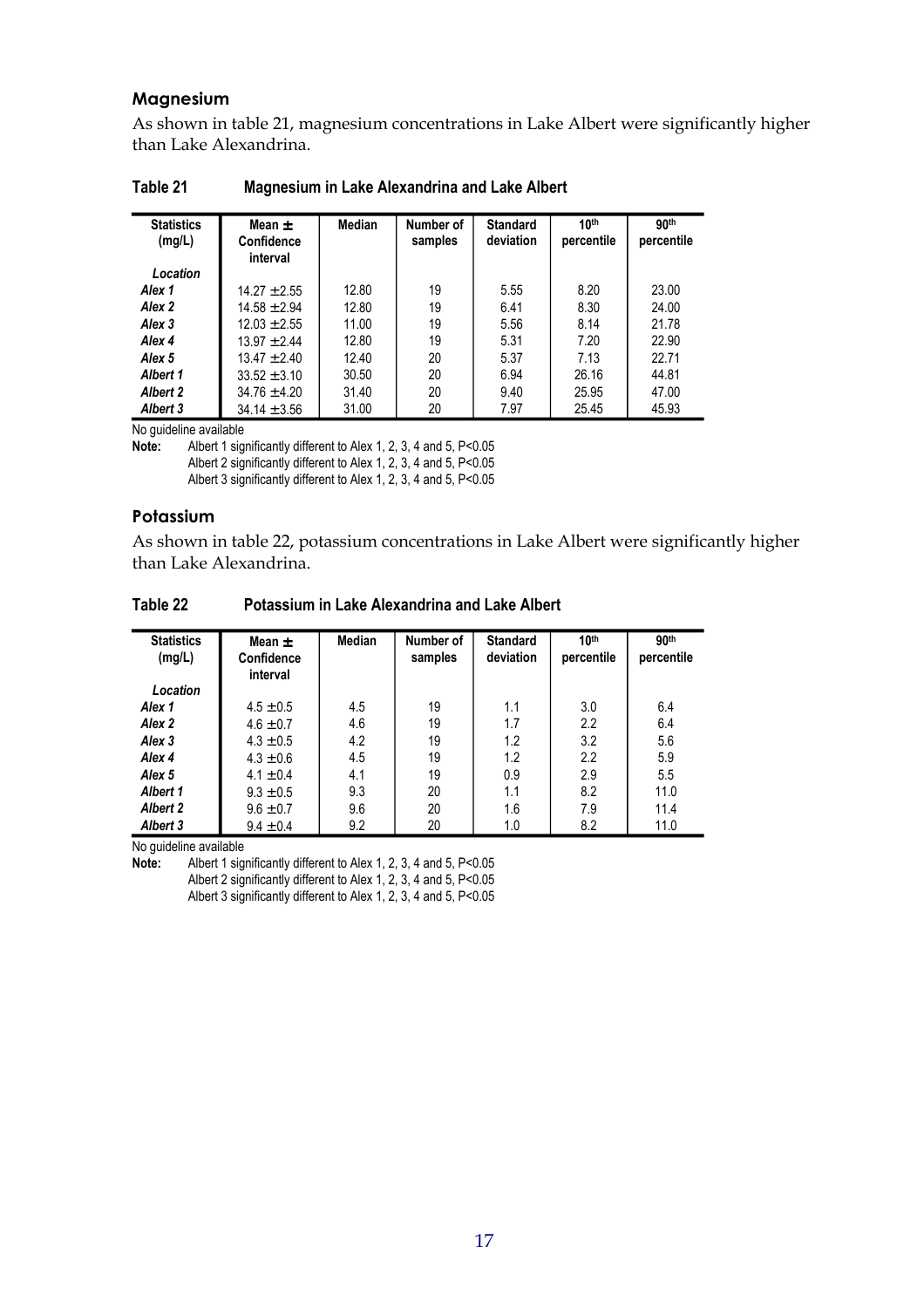#### **Sodium**

The results (table 23) indicated that all Lake Albert sites hade poor water quality and all Lake Alexandrina sites had good water quality relative to the criteria described in section 2.2A for the protection of drinking water. Sodium concentrations in Lake Albert were significantly higher than Lake Alexandrina.

| <b>Statistics</b><br>(mg/L) | Mean $\pm$<br><b>Confidence</b><br>interval       | Median | Number of<br>samples | <b>Standard</b><br>deviation | 10 <sup>th</sup><br>percentile | 90 <sup>th</sup><br>percentile | <b>Water quality</b><br>classification |
|-----------------------------|---------------------------------------------------|--------|----------------------|------------------------------|--------------------------------|--------------------------------|----------------------------------------|
| Location                    |                                                   |        |                      |                              |                                |                                |                                        |
| Alex <sub>1</sub>           | $72.5 \pm 13.7$                                   | 69.0   | 19                   | 29.8                         | 39.3                           | 120.0                          | good                                   |
| Alex 2                      | $75.8 \pm 17.2$                                   | 68.0   | 19                   | 37.5                         | 35.2                           | 134.0                          | good                                   |
| Alex 3                      | $65.2 \pm 12.9$                                   | 59.0   | 19                   | 28.1                         | 35.3                           | 111.0                          | good                                   |
| Alex 4                      | $70.7 \pm 12.8$                                   | 72.0   | 19                   | 28.0                         | 34.3                           | 112.0                          | good                                   |
| Alex <sub>5</sub>           | $68.0 \pm 13.2$                                   | 63.0   | 20                   | 29.6                         | 28.5                           | 118.8                          | qood                                   |
| Albert 1                    | $186.8 \pm 13.9$                                  | 182.0  | 20                   | 31.3                         | 153.8                          | 238.9                          | poor                                   |
| <b>Albert 2</b>             | $191.2 \pm 18.8$                                  | 191.0  | 20                   | 42.0                         | 152.5                          | 239.5                          | poor                                   |
| Albert 3                    | $190.0 \pm 15.0$                                  | 188.0  | 20                   | 33.6                         | 148.3                          | 243.0                          | poor                                   |
| <b>Classification:</b>      | good: 90 <sup>th</sup> percentile $\leq$ 180 mg/L |        |                      |                              |                                |                                |                                        |

moderate: 90th percentile > 180 mg/L but median < 180 mg/L

**Table 23 Sodium in Lake Alexandrina and Lake Albert** 

poor: median ≥ 180 mg/L **Note:** Albert 1 significantly different to Alex 1, 2, 3, 4 and 5, P<0.05 Albert 2 significantly different to Alex 1, 2, 3, 4 and 5, P<0.05 Albert 3 significantly different to Alex 1, 2, 3, 4 and 5, P<0.05

#### **Sulfate**

The results (table 24) indicated that all sites had good water quality relative to the criteria described in section 2.2A for the protection of drinking water. Sulfate concentrations in Lake Albert were significantly higher than Lake Alexandrina.

| <b>Statistics</b><br>(mg/L) | Mean $\pm$<br><b>Confidence</b><br>interval | Median | Number of<br>samples | <b>Standard</b><br>deviation | 10 <sup>th</sup><br>percentile | 90 <sup>th</sup><br>percentile | <b>Water qulaity</b><br>classification |
|-----------------------------|---------------------------------------------|--------|----------------------|------------------------------|--------------------------------|--------------------------------|----------------------------------------|
| Location                    |                                             |        |                      |                              |                                |                                |                                        |
| Alex 1                      | $25.7 \pm 5.2$                              | 26.0   | 19                   | 11.3                         | 13.2                           | 42.2                           | good                                   |
| Alex 2                      | $26.4 \pm 6.1$                              | 25.0   | 19                   | 13.3                         | 13.18                          | 44.3                           | good                                   |
| Alex 3                      | $30.5 \pm 4.4$                              | 32.0   | 21                   | 10.1                         | 20.3                           | 42.2                           | qood                                   |
| Alex 4                      | $25.1 \pm 5.0$                              | 25.1   | 19                   | 10.9                         | 12.6                           | 38.6                           | good                                   |
| Alex <sub>5</sub>           | $24.1 \pm 4.9$                              | 21.5   | 20                   | 10.9                         | 11.7                           | 38.4                           | good                                   |
| Albert 1                    | $62.0 \pm 4.2$                              | 63.8   | 20                   | 9.5                          | 50.8                           | 72.6                           | good                                   |
| <b>Albert 2</b>             | $63.6 \pm 6.0$                              | 67.3   | 20                   | 13.5                         | 52.4                           | 74.8                           | good                                   |
| <b>Albert 3</b>             | $62.7 \pm 4.3$                              | 64.4   | 20                   | 9.6                          | 50.0                           | 73.2                           | good                                   |

**Table 24 Sulfate in Lake Alexandrina and Lake Albert** 

**Classification:** good:  $90<sup>th</sup>$  percentile  $\leq 500$  mg/L moderate: 90<sup>th</sup> percentile > 500 mg/L but median < 500 mg/L poor: median ≥ 500 mg/L

Note: Albert 1 significantly different to Alex 1, 2, 3, 4 and 5, P<0.05 Albert 2 significantly different to Alex 1, 2, 3, 4 and 5, P<0.05 Albert 3 significantly different to Alex 1, 2, 3, 4 and 5, P<0.05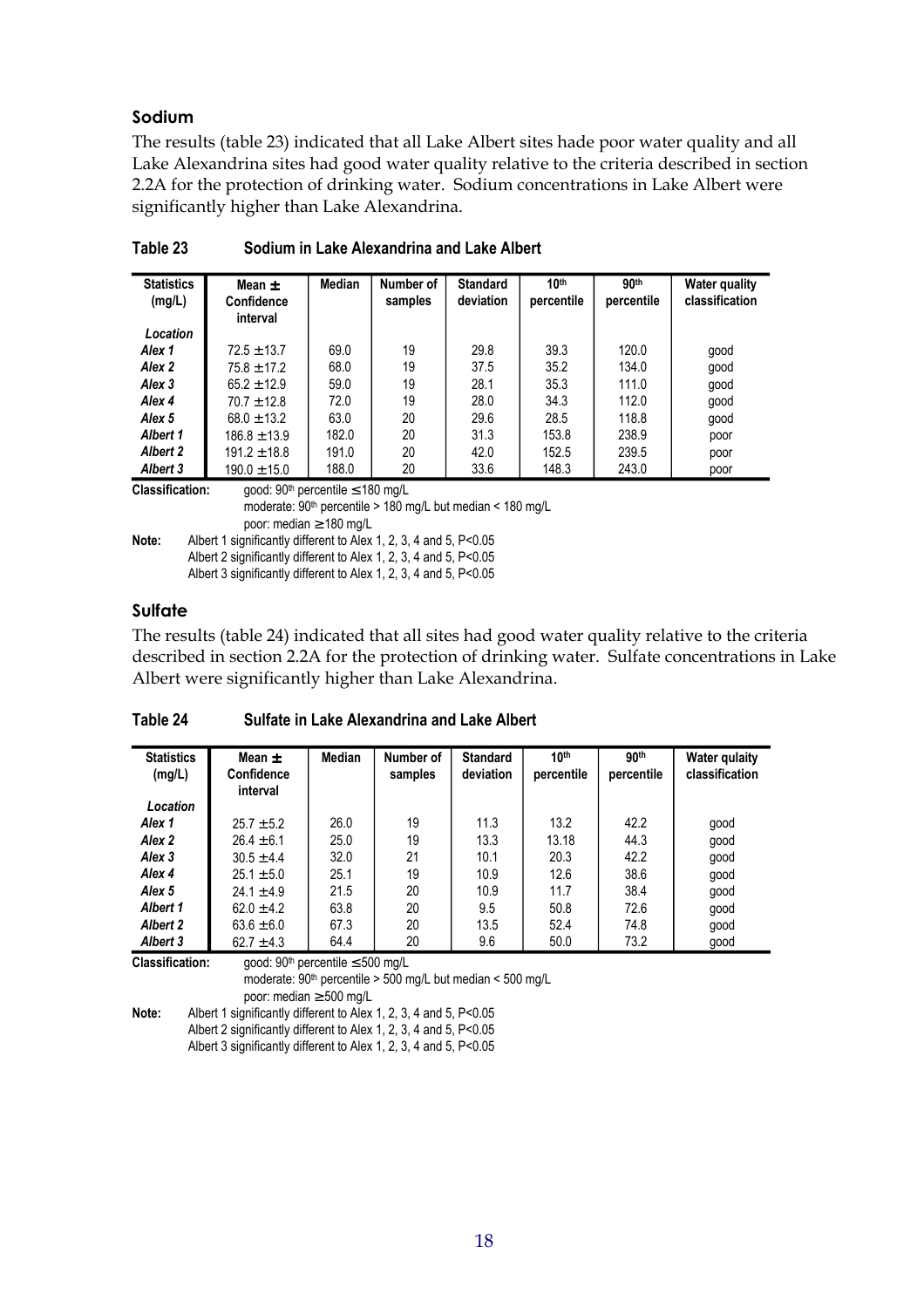## <span id="page-23-0"></span>**4 CONCLUDING REMARKS**

Based on the preliminary findings of the ambient water quality monitoring programme the water quality of Lakes Alexandrina and Albert would be described as poor for the following reasons:

- 1. Turbidity was high with mean concentrations exceeding 100 NTU in Lake Alexandrina. Lake Albert had marginally lower turbidity than Lake Alexandrina.
- 2. Concentrations of TKN and phosphorus were moderate in both lakes, however oxidised nitrogen concentrations were low.
- 3. Concentrations of iron exceeded national guidelines for the protection of the aquatic ecosystem. Concentrations of lead and zinc exceeded these guidelines at some sites. Concentrations of copper were elevated at all sites.
- 4. Salinity (TDS), chloride and sodium exceeded the guideline for good quality drinking water at some sites.

The primary source of poor quality water is from the River Murray which derives its water from the catchments of the Murray—Darling Basin. The turbidity and nutrient status of the lake is comparable to observations made by Geddes (1984a, 1988), Mackay et al (1988) and Steffensen (1995).

Differences in the concentrations of salinity and major ions highlighted the physico-chemical differences between the two lakes. For instance:

- 1. Lake Albert was more saline than Lake Alexandrina with significantly higher concentrations of total dissolved solids.
- 2. Lake Albert had significantly higher concentrations of chloride, fluoride, sulfate, bicarbonate, calcium, potassium and sodium than Lake Alexandrina.
- 3. Lake Alexandrina was generally more turbid than Lake Albert but the difference was not statistically significant.
- 4. For iron and aluminium, Lake Alexandrina had marginally higher concentrations than Lake Albert.

The differences are primarily due to the concentration of salts in Lake Albert owing to evaporation and poorer flushing, and the direct influence of the River Murray discharging into Lake Alexandrina.

An important consideration for Lakes Alexandrina and Albert is the potential for cyanobacterial blooms. Although oxidised nitrogen was very low, concentrations of other forms of nitrogen (eg. TKN) and phosphorus were moderate in both lakes. Human activities have probably increased the incidence of cyanobacterial blooms. High turbidity and hence reduced light availability, is probably an important factor that prevents blooms from occurring more frequently. Future surveys will include measurements of chlorophyll and algae so that changes in the frequency of algal blooms can be assessed.

Initiatives throughout the Murray and Lake Alexandrina catchments to reduce nutrient inputs include:

- 1. The development of a **Water Quality Policy** that aims to:
	- prevent point sources of municipal and industrial effluent discharge
	- reduce diffuse agricultural sources such as runoff and soil erosion.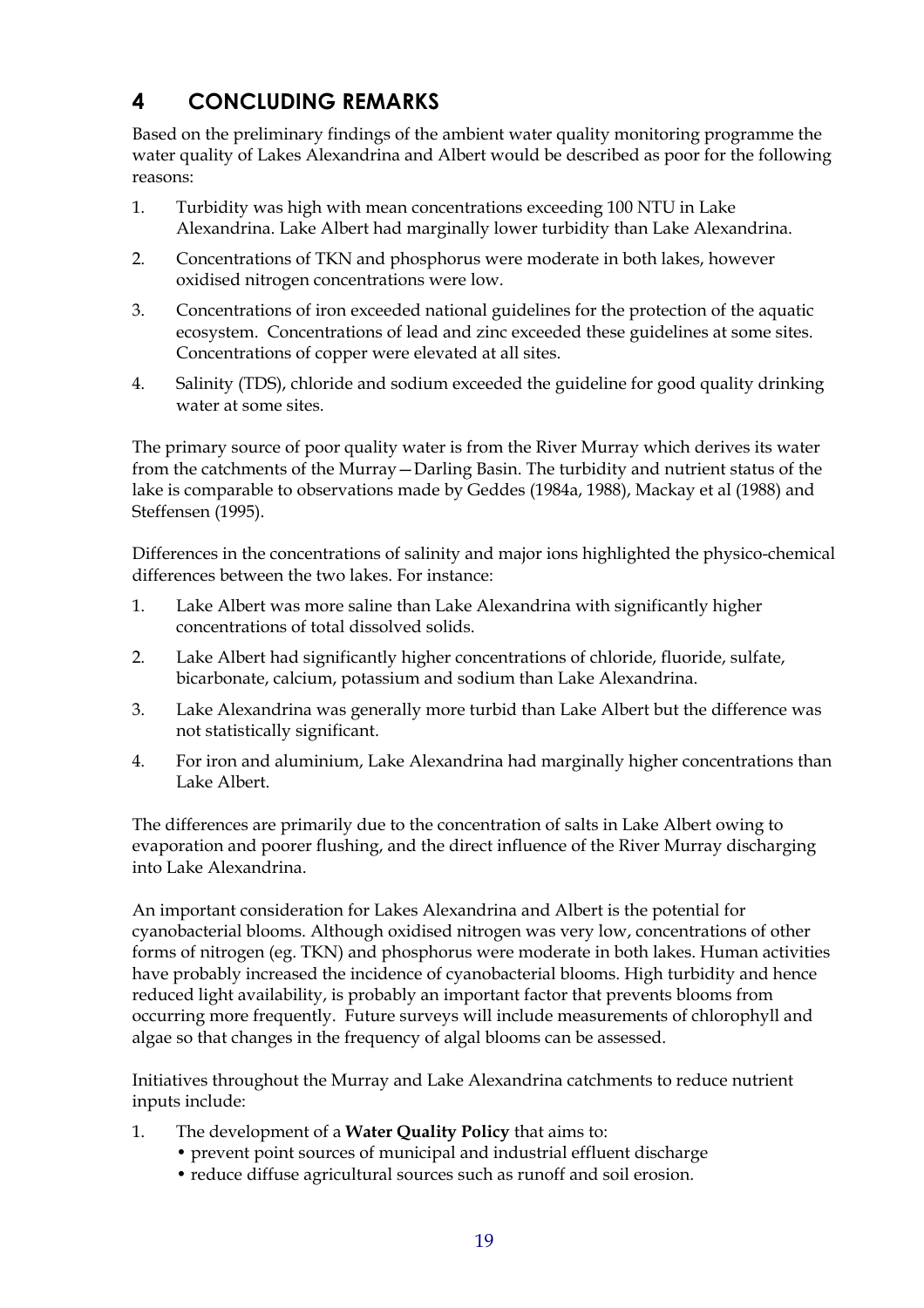- <span id="page-24-0"></span>2. **Codes of Practice** for specific industries, such as dairies, that address management methods for reducing agricultural runoff into waterways. Codes of Practice will also aim to reduce urban source pollution from streets and industrial site runoff.
- 3. Initiatives by the Murray Darling Basin Commission to reduce nutrient and salt inputs throughout the catchment.
- 4. The establishment of a Catchment Management Board for the River Murray and measures that they will be taking to improve water quality.

#### **5 FURTHER READING**

- ANZECC. 1992. *National water quality management strategy guidelines for fresh and marine waters*. Australia and New Zealand Environment and Conservation Council.
- ANZECC. In press. *Environmental quality guidelines for fresh and marine waters. Part 1 Guidelines Reference Manual*. Australian and New Zealand Environment and Conservation Council.
- APHA, 1992. *Standard methods for the examination of water and wastewater*. American Public Health Assocn, American Water Works Assocn, and the Water Environment Federation, pp.4-117 (4500-Si).
- Atkinson, K. 1992. What can be done about toxic algal blooms? *Ecos*. 72, 14-19.
- Bernett, E. 1995. Distinguishing natural and anthropogenic influences: A case study of Lake Alexandrina. *South Australian Geographic Journal*. 94, 36-49.
- Carmichael, WW. 1994. Cyanobacterial toxins. *Scientific American*. January 1994. pp. 64-70.
- Chapman, D. (Ed). 1996. *Water quality assessment: A guide to the use of biota, sediments and water in environmental monitoring*. 2nd ed. E and FN Spon. pp. 59-100.
- Codd, GA, Steffensen, DA, Burch, MD and Baker, PD. 1994. Toxic blooms of cyanobacteria in Lake Alexandrina, South Australia—Learning from history. *Australian Journal of Marine and Freshwater Research,* 45, 731-736.
- Codd, GA, Bell, SG and Brooks, WP. 1989. Cyanobacterial toxins in water. *Water Science and Technology*, 21, 1-13.
- Cugley, J. 1994. *Ambient water quality monitoring for SA Issues and requirements*. EPA Draft Report.
- Cullen, P. 1986. Managing nutrients in aquatic systems: The eutrophication problem. In, P De Deckker and WD Williams (Eds) *Limnology in Australia*. CSIRO, pp 539-554.
- Engineering Services Group. 1994. *Clayton water supply: Provision of a safe water supply during a toxic algal bloom in Lake Alexandrina*. EWS Report, March 1994. Ref No. 94/5.
- Environment Protection Authority. 1997a. *Ambient water quality monitoring of the metropolitan bathing waters*. *Report no. 1.* Environment Protection Authority, Depatment of Environment, Heritage and Aboriginal Affairs.
- Environment Protection Authority. 1997b. *Ambient water quality monitoring of the Port River Estuary*. *Report no. 1.* Depatment of Environment, Heritage and Aboriginal Affairs.
- Francis, G. 1878. Poisonous Australian lakes. *Nature*, 18, 11-12.
- Geddes, MC. 1984a. Limnology of Lake Alexandrina, River Murray, South Australia and the effects of nutrients and light on the phytoplankton. *Australian Journal of Marine and Freshwater Research,* 35, 399-415.